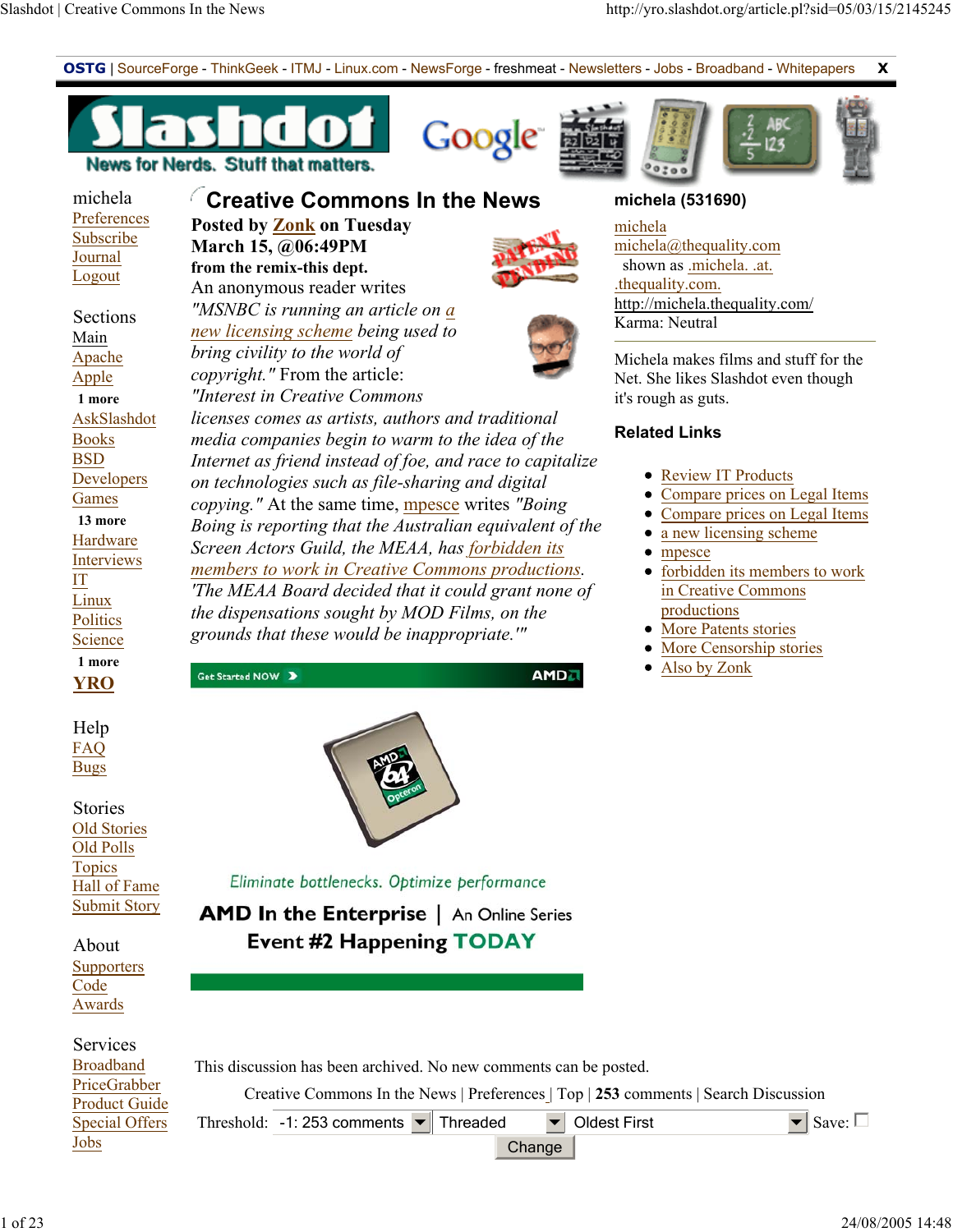**The Fine Print:** The following comments are owned by whoever posted them. We are not responsible for them in any way.

**One sentence license:** (Score:3, Insightful)

by Anonymous Coward on Tuesday March 15, @06:51PM (#11947846)

Any one can use this free of charge for anything, forever.

What's so hard about that?

- Re:One sentence license: by scragz (Score:2) Tuesday March 15, @06:58PM
	- Re:One sentence license: by QuantumG (Score:3) Tuesday March 15, @07:06PM

**Re:One sentence license:** (Score:4, Informative) by Siniset (615925) on Tuesday March 15, @07:09PM (#11948007) (http://bill.nowherecollective.net/index2.php | Last Journal: Monday March 15, @01:37PM)

i don't think you understand what the liability is in the public domain copyright notice: it is that if the work of art is not in the the public domain, the person publishing it can be held accountable. It's not liability if something breaks, but rather if you don't have rights over it in the first place.

[ Parent ]

- Re:One sentence license: by QuantumG (Score:2) Tuesday March 15, @07:12PM
	- Re:One sentence license: by scragz (Score:1) Tuesday March 15, @07:16PM
		- Re:One sentence license: by QuantumG (Score:2) Tuesday March 15, @07:51PM
		- Re:One sentence license: by Cyno (Score: 2) Tuesday March 15, @08:46PM
		- Re:One sentence license: by OuantumG (Score:3) Tuesday March 15, @09:06PM
		- Re:One sentence license: by scragz (Score:1) Tuesday March 15, @09:11PM
		- Re:One sentence license: by Gorm the DBA (Score:2) Wednesday March 16, @10:28AM
		- Re:One sentence license: by itsnotthenetwork (Score:1) Wednesday March 16, @11:36AM
	- Re:One sentence license: by Siniset (Score:2) Tuesday March 15, @07:45PM
	- Re:One sentence license: by Qzukk (Score:2) Tuesday March 15, @08:38PM
		- Re:One sentence license: by QuantumG (Score:2) Tuesday March 15, @08:44PM
		- Re:One sentence license: by Qzukk (Score:3) Tuesday March 15, @11:50PM
		- Re:One sentence license: by QuantumG (Score:2) Wednesday March 16, @12:08AM

**Re:One sentence license:** (Score:4, Insightful) by Qzukk (229616) on Wednesday March 16, @01:35AM (#11950847)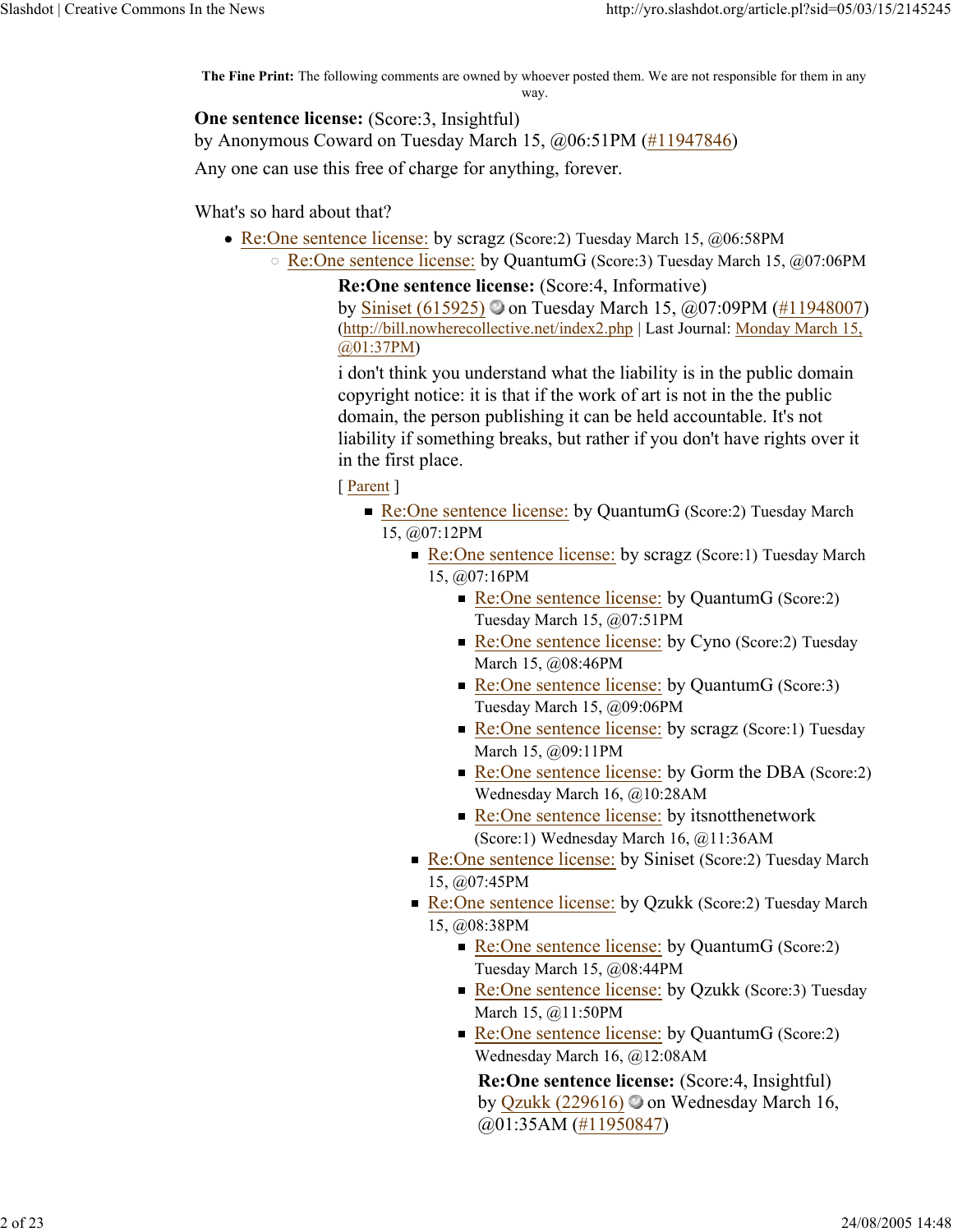## Forwards this time!

*No, copyright does not cover the "idea" which your song expressed, it covers the exact embodiment of your song. When I convert your song to another embodiment I'm making a derivative work of your embodiment, which is why it is also covered by your copyright.*

The copyright isn't about the paper I put ink on or the canvas I painted on or the floppy disk I saved my thesis on then stapled to the submission form. It is about the text in the floppy, the image on the canvas that matters. Your logic is flawed (calling a copy in a different format "derivative work [answers.com]" indeed. The term is applied to works where you add some small value such as a translation or typesetting or performance or additional text or notes, where the original work makes up a basis for the derivative too large to dismiss as fair use or quoting. Ripping your CD to mp3s adds no literary or other artistic merit to the work, it simply copies it to newer, more convenient "paper" with "better" ink) yet the outcome of your thought process is still valid: the song/picture/movie/document is still copyrighted.

## *Yes, you are responsible for the damage an mp3 does to my equipment.*

So if you download an Aerosmith mp3 from kazaa, and your ipod freezes up, you're going to sue Aerosmith? You ignore the fact that beyond my song being present, there is no control over the container with certain CC licenses that allow re-encoding or re-distributing (hell, with "All Rights Reserved" copyright in effect, they still can't crush all illegal copying. Are you going to go to court and insist that you thought the mp3 was an authorized Aerosmith good being given away by Aerosmith for free because copying is illegal so therefore the mp3 must be legal?). If A records a song, B re-encodes it in a malicious format and sends it to you, you can try suing A, but the judge will call you to the bench, slap you, tell you to sue B, and dismiss the case. If you somehow win, A will appeal, and appleals court judges slap harder.

*present something as factually correct when it is not you open yourself up to litigation if your claims*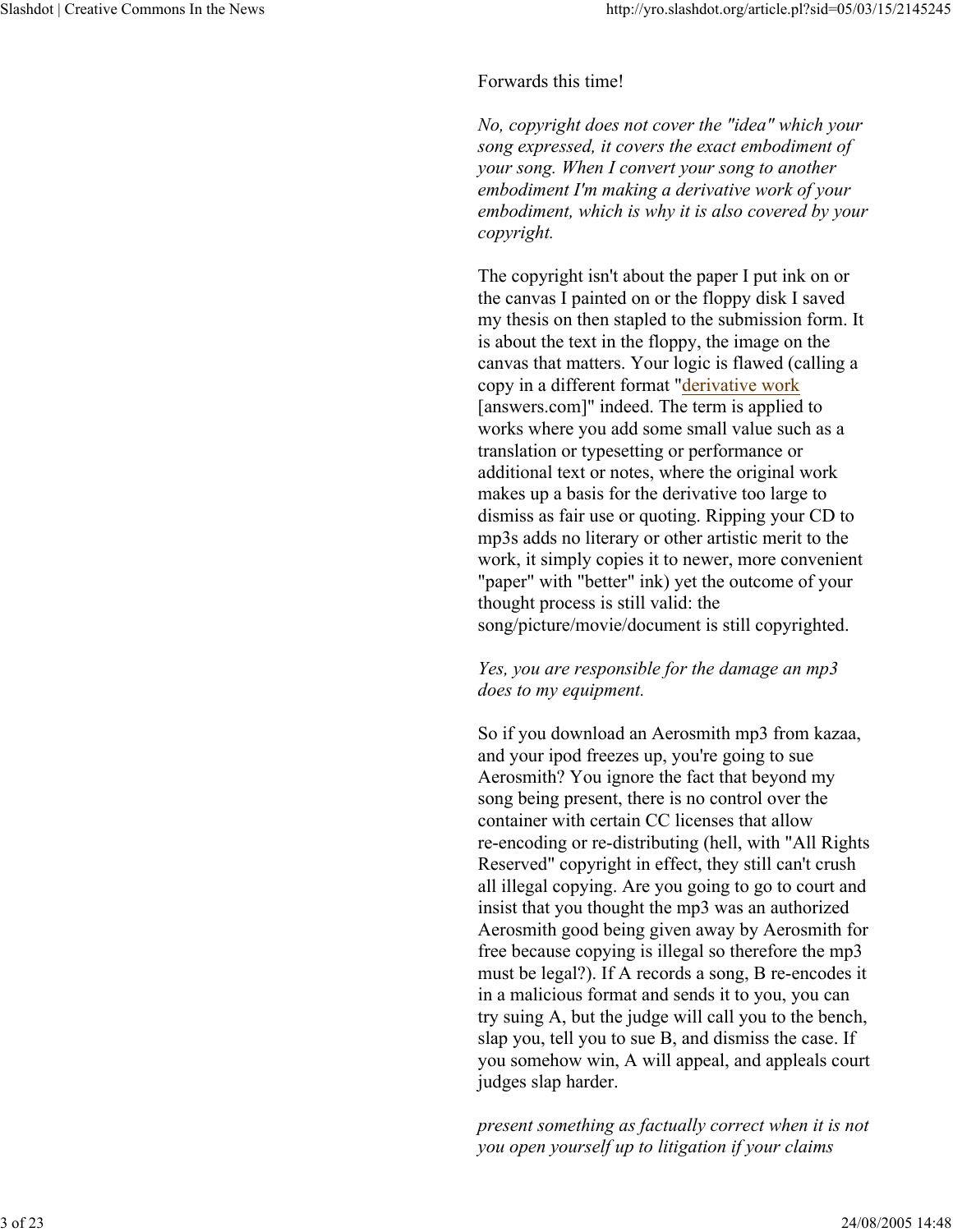#### *cause damage.*

Yet there are millions of idiots in this world all claiming things that are flagrantly, even intentionally incorrect. Yet aside from claiming incorrect things *about someone* (ie, libel or slander) I don't see a lot of lawsuits over how Jane told Billy she had a headache that night but was really just turned off by the fact that he ate a garlic sandwitch after dinner. If I have a page reading "On Formally Decidable Propositions of Principia Mathematica and Related Systems" consisting of a thesis that at every turn attempts to disprove Godel's law, with no text beyond the title and the body of the thesis and a CC license at the bottom, with no other statement indicating that in reality, I stapled my Mathematics PhD to my application form and failed to get my Doctorate, can you sue me for that? Even though I make no claims claiming I am a math whiz? Does the CC license matter? What if I marked it "All Rights Reserved"?

*A formular for making styrofoam cups is indeed an invention* Yes, and I explicitly stated that inventions are separate, as they can blow up and kill people. Shakespeare does not blow up and kill people, no matter how long you cook it. Brittney Spears does not blow up and kill people. Mona Lisa secretly blows up when noone is looking, the rest of the time she smirks about what she's getting away with. The formula for TNT can be used to blow up and kill people. See the difference? Literary work, musical work, artistic work, invention.

And now we're on rat poison on a playground which has nothing to do with copyright, and even less to do with creative commons licenses for copyrighted works.

```
--
```
 $(\langle \langle \cdot \rangle)$ 

(-.-) Give me back my damn feet!

- [ Parent ]
- Re:One sentence license: by QuantumG (Score:2) Wednesday March 16, @02:06AM
- Re:One sentence license: by Anonymous Coward Wednesday March 16, @02:10AM
- Re:One sentence license: by Qzukk (Score:3) Wednesday March 16, @02:25AM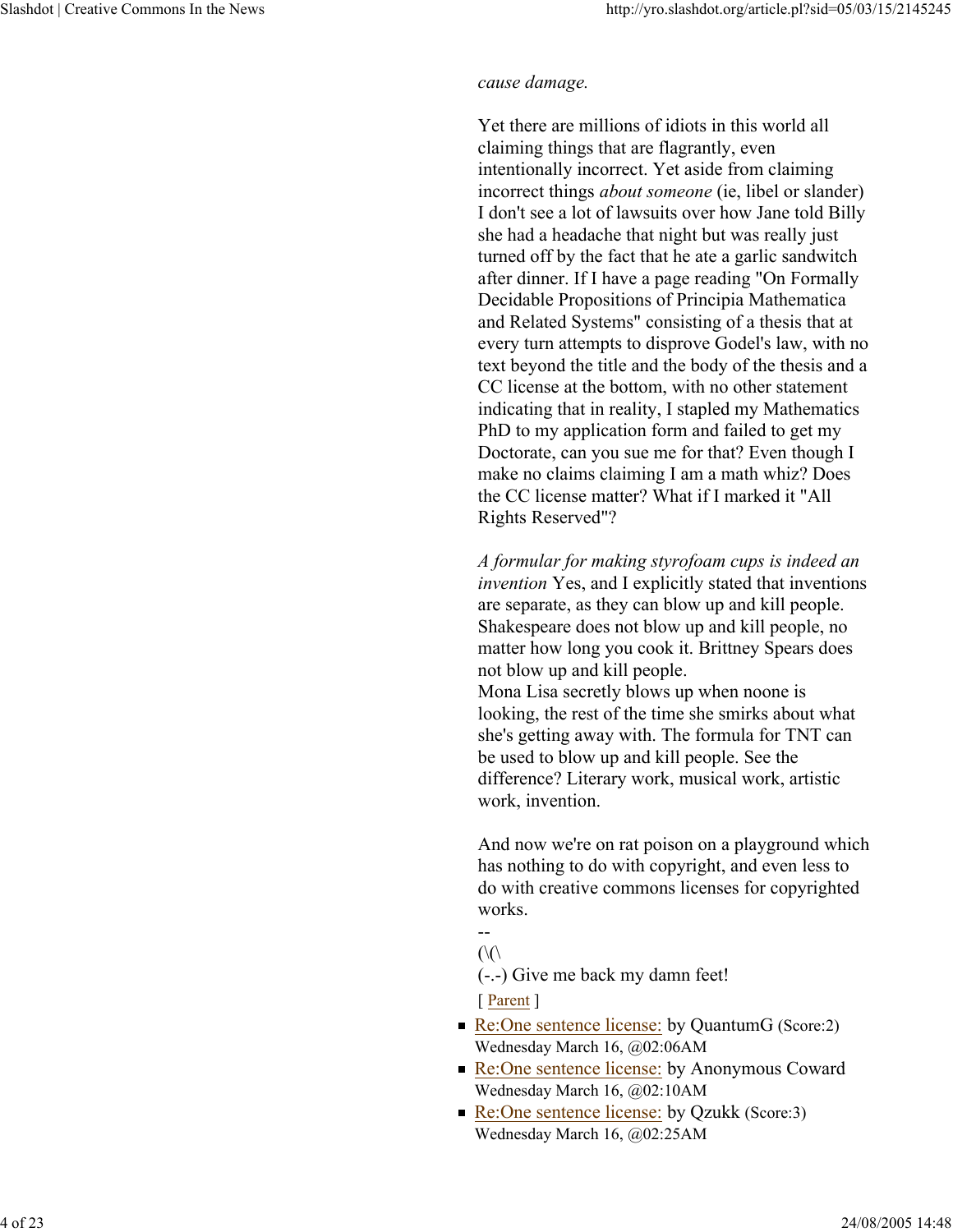- Re:One sentence license: by QuantumG (Score:2) Wednesday March 16, @02:56AM
- Re:One sentence license: by Qzukk (Score:2) Wednesday March 16, @09:36AM
- Re:One sentence license: by araemo (Score:1) Wednesday March 16, @10:36AM
- Re:One sentence license: by Anonymous Coward Wednesday March 16, @01:32PM
- Re:One sentence license: by QuantumG (Score:2) Wednesday March 16, @07:08PM
- Re:One sentence license: by Anonymous Coward Tuesday March 15, @07:02PM
- Re:One sentence license: by tmasky (Score: 3) Tuesday March 15, @07:09PM
- Re:One sentence license: by rtb61 (Score:2) Tuesday March 15, @07:12PM
- Re:One sentence license: by Anonymous Coward Tuesday March 15, @07:12PM
- Re:One sentence license: by DrJay (Score:1) Tuesday March 15, @07:20PM
- Re:One sentence license: by Anonymous Coward Tuesday March 15, @07:33PM
	- Re:One sentence license: by Anonymous Coward Tuesday March 15, @07:42PM
		- Re:One sentence license: by Anonymous Coward (Score:1) Tuesday March 15, @08:21PM
- Re:One sentence license: by Swamii (Score:3) Tuesday March 15, @07:38PM

**Re:One sentence license:** (Score:5, Interesting) by SydShamino (547793) on Tuesday March 15, @08:29PM (#11948768) One downside of public domain is that it doesn't nothing to avoid the implication of plagiarism.

What if I write something truly insightful in one of these posts? Then, later, I use the same words in a speech when I'm running for some government office?

If I release the text into the public domain, others can take those words and reuse them without any credit required. I could take Tom Sawyer and republish the novel without listing the author at all; neither he nor his descendents have any rights to the book.

But, if I reuse the words later in another context, I could be accused of plagiarism. It might be difficult to prove that I was the original author of text that had been passed around through the public domain for X years. By retaining copyright on my posts, I can force those that wish to quote them to attribute them to me.

(This did happen. Someone from a public domain advocacy website wanted to use quotes from one of my slashdot posts on his site. But he had released all text on his site into the public domain. I had to decline unless he could change his license, not because I care where my words were used, but because I care that they be attributed to me. /shrug)

## [ Parent ]

**Whoa** (Score:4, Funny) by Anonymous Coward on Tuesday March 15, @08:39PM (#11948884) "What if I write something truly insightful in one of these posts? "

Dude, stick with the realm of possible here for just a few minutes. I can't get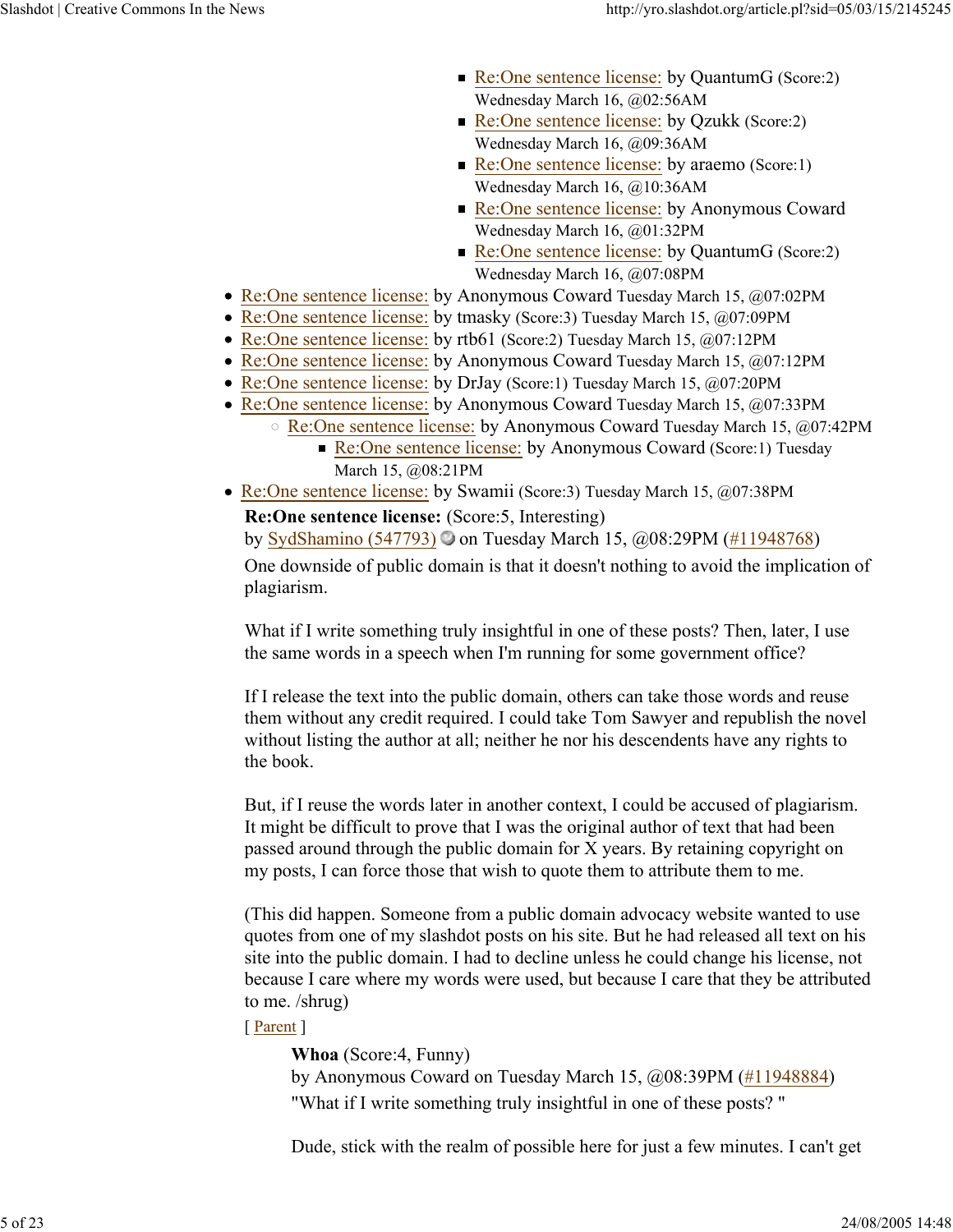past this line.

[ Parent ]

- Re:Whoa by SydShamino (Score:1) Tuesday March 15,  $@08:43PM$
- Re:Whoa by Anonymous Coward Wednesday March 16,  $\omega$ 09:12AM

**Re:One sentence license:** (Score:4, Insightful)

by ortholattice (175065) on Tuesday March 15,  $@10:21PM$  (#11949725)

So plagiarism of Tom Sawyer is a serious problem these days? Get real. You're making a mountain out of a molehill. Most people (even assuming they are unethical in the first place) don't plagiarize not because of copyright but because it would damage their professional reputation if found out (or in school, get them expelled). But hey, if you're so paranoid someone's going to "steal" your words, please copyright the hell out of them; even better, don't release them in the first place. I notice, by the way, the public domain guy seemed perfectly willing to acknowledge you and even asked your permission. That's what most reasonable and honest people do. I just don't understand the big deal here - how are you going to suffer if someday, somewhere someone quotes your slashdot post without attribution? Copyrighted or not, it's pretty easy to prove you originated the words with a search engine, if it becomes an issue, and probably embarrass the person who plagiarized them. Would really take them to court though (the only benefit of copyright I can see)? To me people who obsess with the copyright of the most trivial minutiae seem to have hair up their ass.

## [ Parent ]

**Re:One sentence license:** (Score:4, Informative) by Anthony Boyd (242971) on Wednesday March 16,  $\omega$ 02:29AM (#11951089) (http://www.outshine.com/)

*Someone from a public domain advocacy website wanted to use quotes from one of my slashdot posts on his site. But he had released all text on his site into the public domain. I had to decline unless he could change his license, not because I care where my words were used, but because I care that they be attributed to me.*

Yes, that was one of my Web sites [respectthe...domain.org]. However, since my interaction with you is getting lumped into a discussion of plagarism, I would mention that I do not plagarize -- everything I put up there is extensively cited and credited. The reason I didn't change my license for you was simply that other people were more easy-going, so there was no need to pursue your writing.

--

Publisher Database [publisherdatabase.com] [ Parent ]

- Re:One sentence license: by Anonymous Coward Wednesday March 16, @04:48AM
- $\circ$  Re:One sentence license: by abesottedphoenix (Score:1) Wednesday March 16,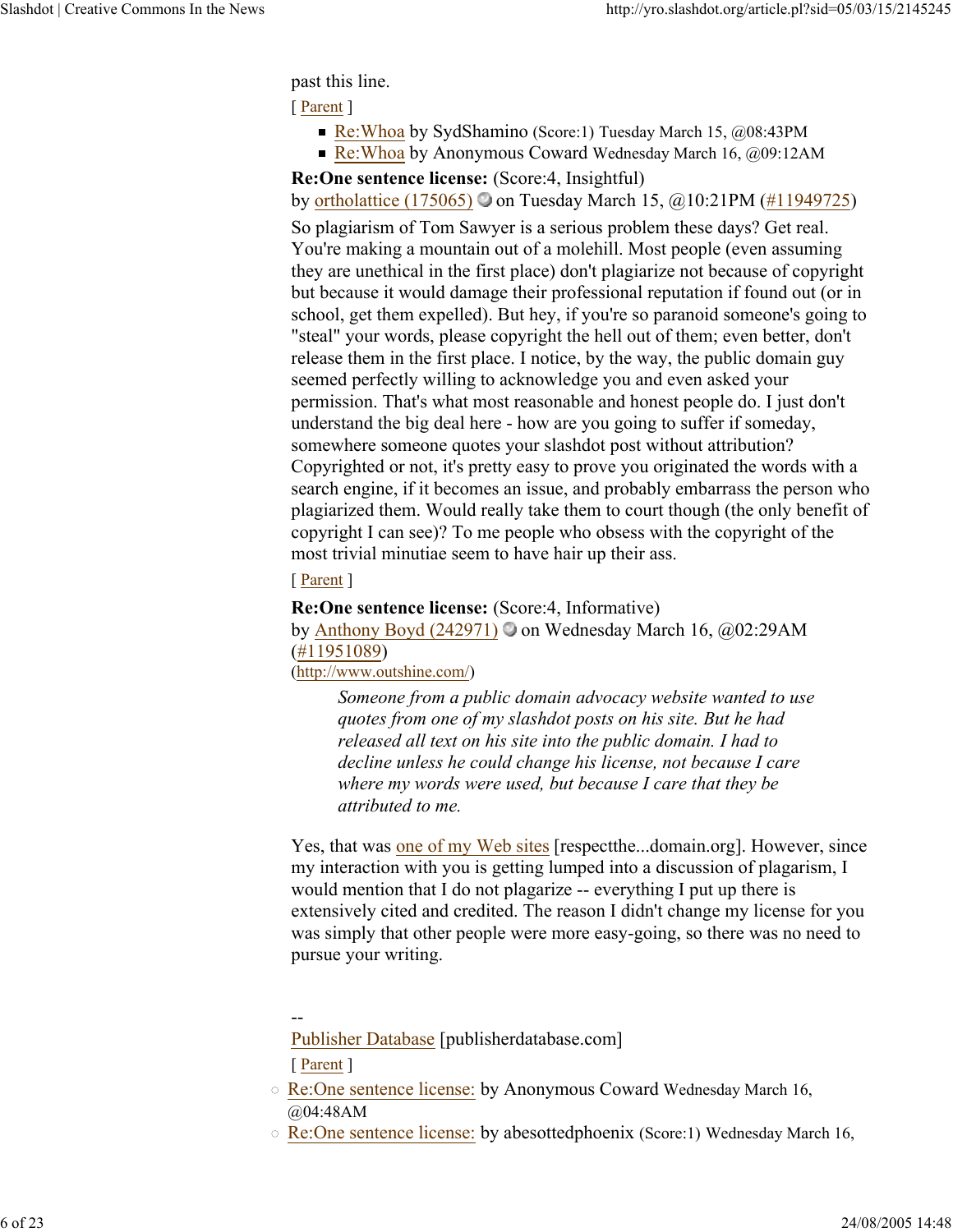@09:27AM

- Re:One sentence license: by BroadwayBlue (Score:1) Wednesday March 16, @10:26AM
- Re:One sentence license: by Anonymous Coward Thursday March 17, @01:18PM
- Re:One sentence license: by Leo McGarry (Score:1) Tuesday March 15, @08:38PM Re:One sentence license: by Anonymous Coward Tuesday March 15, @10:03PM
- Re:One sentence license: by davidsyes (Score:1) Tuesday March 15, @10:37PM
- Specificity counts in licensing. by jbn-o (Score:3) Tuesday March 15, @10:40PM
- Re:One sentence license: by Anonymous Coward Tuesday March 15, @10:40PM
- Re:One sentence license: by tod\_miller (Score:2) Wednesday March 16, @12:44AM
- Re:One sentence license: by Anonymous Coward Wednesday March 16, @02:23AM

**An importante message to MEAA** (Score:-1, Offtopic) by JamesP (688957)  $\circ$  on Tuesday March 15, @06:51PM (#11947851) GO TO HELL!

No, really, they're "acting" as a bunch of trolls...

--

Creationism is not a theory, it is a load of waffle.

**Anti-Comeptitive** (Score:5, Interesting)

by PepeGSay (847429)  $\odot$  on Tuesday March 15,  $\ddot{\omega}$ 06:52PM (#11947856)

Does anyone else see the MEAA's decision as anti-competitive?

• Re:Anti-Comeptitive by ackthpt (Score:1) Tuesday March 15, @06:55PM **Re:Anti-Comeptitive** (Score:5, Insightful) by IntelliTubbie (29947) on Tuesday March 15,  $\omega$ 07:05PM (#11947968) *Does anyone else see the MEAA's decision as anti-competitive?*

Of course. They're a union; it's their job to be anti-competitive. (That is, to protect their members from competition with non-members.) Essentially, the MEAA is a labor cartel, placing restrictions on members' output to boost the asking price.

Cheers, IT --

Power corrupts. PowerPoint corrupts absolutely.

- Re:Anti-Comeptitive by Breakfast Pants (Score:2) Tuesday March 15, @08:34PM
- Re:Anti-Comeptitive by awful (Score:3) Tuesday March 15, @09:16PM
	- Re:Anti-Comeptitive by pavon (Score:2) Tuesday March 15,  $\omega$ 09:47PM
		- Re:Anti-Comeptitive by awful (Score:2) Monday March 21, @01:14AM
	- Re:Anti-Comeptitive by cortana (Score: 2) Tuesday March 15,  $\omega$ 10:08PM
- Re:Anti-Comeptitive by Anonymous Coward (Score:2) Wednesday March 16, @01:43AM
- Re:Anti-Comeptitive by Qzukk (Score:2) Tuesday March 15, @07:06PM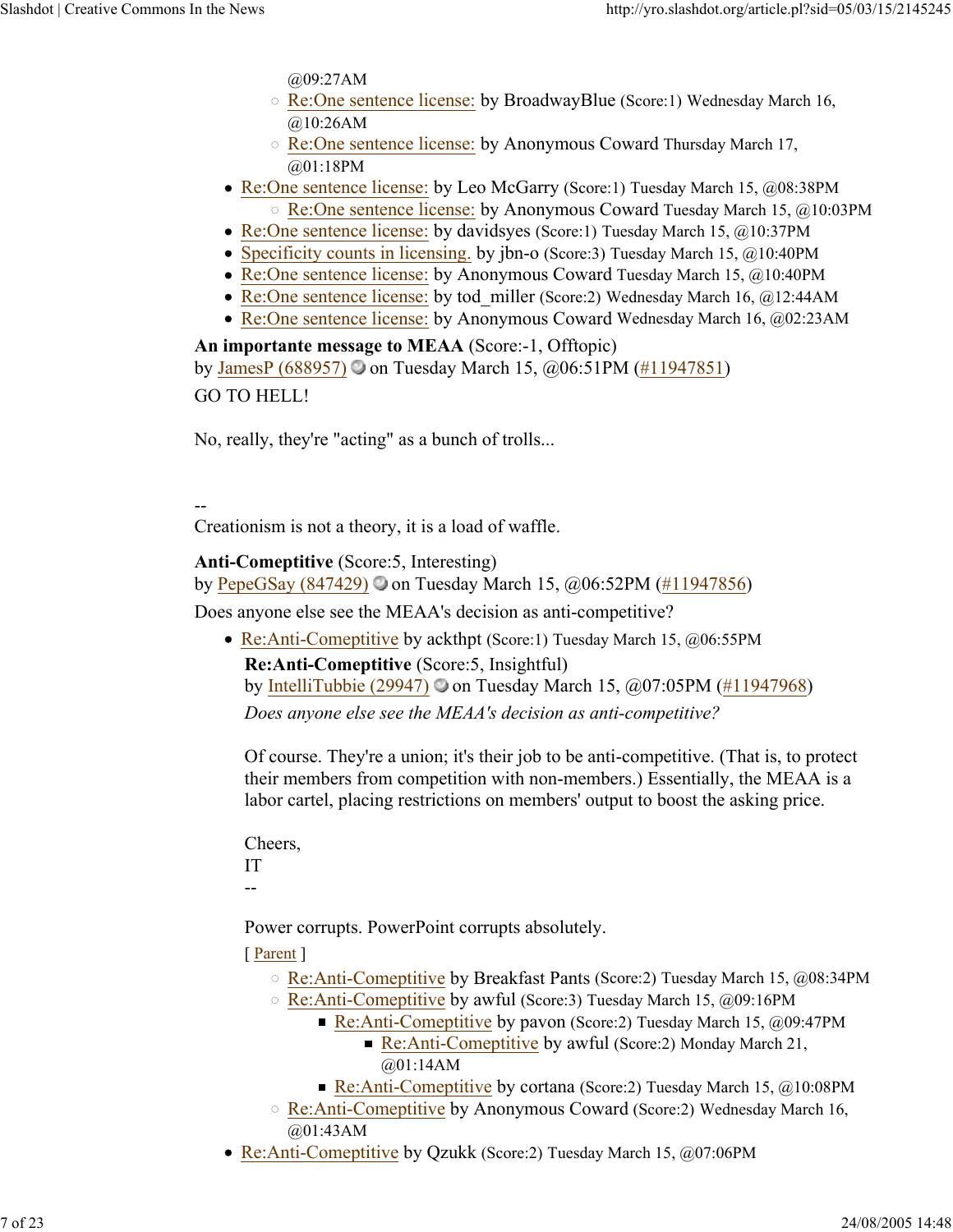- Doesn't work in Oz by Goonie (Score:2) Tuesday March 15, @09:25PM
- Re:Anti-Comeptitive by pavon (Score:3) Tuesday March 15, @07:18PM
	- Re:Anti-Comeptitive by donothingsuccessfull (Score:1) Tuesday March 15, @07:42PM
		- Re:Anti-Comeptitive by Cyno (Score:2) Tuesday March 15, @09:37PM
		- Re:Anti-Comeptitive by Pseudonym (Score:2) Wednesday March 16, @01:09AM
- Non-union pornography! by buckhead buddy (Score:2) Tuesday March 15, @07:37PM

## **Rights** (Score:1)

by vandon (233276) on Tuesday March 15, @06:52PM (#11947860) (http://www.silverwolf-den.com/)

Unless the production company reserves all rights, they feel they will lose money. No lawsuits over unauthorzed translations, no lawsuits over non-commercial copying and viewing, etc....

- not just money by ackthpt (Score:1) Tuesday March 15, @07:01PM
	- Re:not just money by Qzukk (Score:1) Tuesday March 15, @07:14PM
		- Re:not just money by ackthpt (Score: 3) Tuesday March 15,  $@07:24PM$ 
			- Re:not just money by Breakfast Pants (Score: 2) Tuesday March 15, @08:37PM
		- Re:not just money by 91 degrees (Score:1) Tuesday March 15,  $@07:27$ PM
			- Re:not just money by Anonymous Coward Wednesday March 16, @05:29AM
		- Re:not just money by Anonymous Coward (Score:1) Tuesday March 15, @08:04PM
			- Re:not just money by Anonymous Coward Tuesday March 15, @08:42PM
				- Re:not just money by cpt kangarooski (Score:2) Wednesday March 16, @02:27AM
		- Substantial similarity by tepples (Score: 2) Tuesday March 15,  $@08:19PM$
- Re: Rights by flajann (Score: 1) Tuesday March 15, @07:55PM
	- You can't lawfully spend a photocopied \$100 note by tepples (Score:1) Tuesday March 15, @08:17PM
		- Re: You can't lawfully spend a photocopied \$100 not by Taladar (Score:2) Tuesday March 15, @09:14PM
			- EPA by tepples (Score:1) Wednesday March 16,  $@07:29AM$

**Slashdot does not have a monopoly on bad grammar** (Score:2, Funny) by tabkey12 (851759) on Tuesday March 15,  $@06:55PM$  (#11947877) (http://4freeuk.info/)

From TFA Sub-Heading: Creative Commons is new licensing scheme --

**All the info on the UK free item sites!** [4freeuk.info] Do

• Creative Commons is new licensing scheme? by game kid (Score:1) Tuesday March 15, @07:40PM

## **MICHAEL SIMS DREDGED UP BY TSUNAMI** (Score:-1, Troll)

by Anonymous Coward on Tuesday March 15, @06:57PM (#11947890)

Recently 86'd /. "editor" Michael Sims was dredged up by a metaphorical tsunami of regret this morning, after years of corruption, power-tripping, and unethical behaviour finally became self-evident.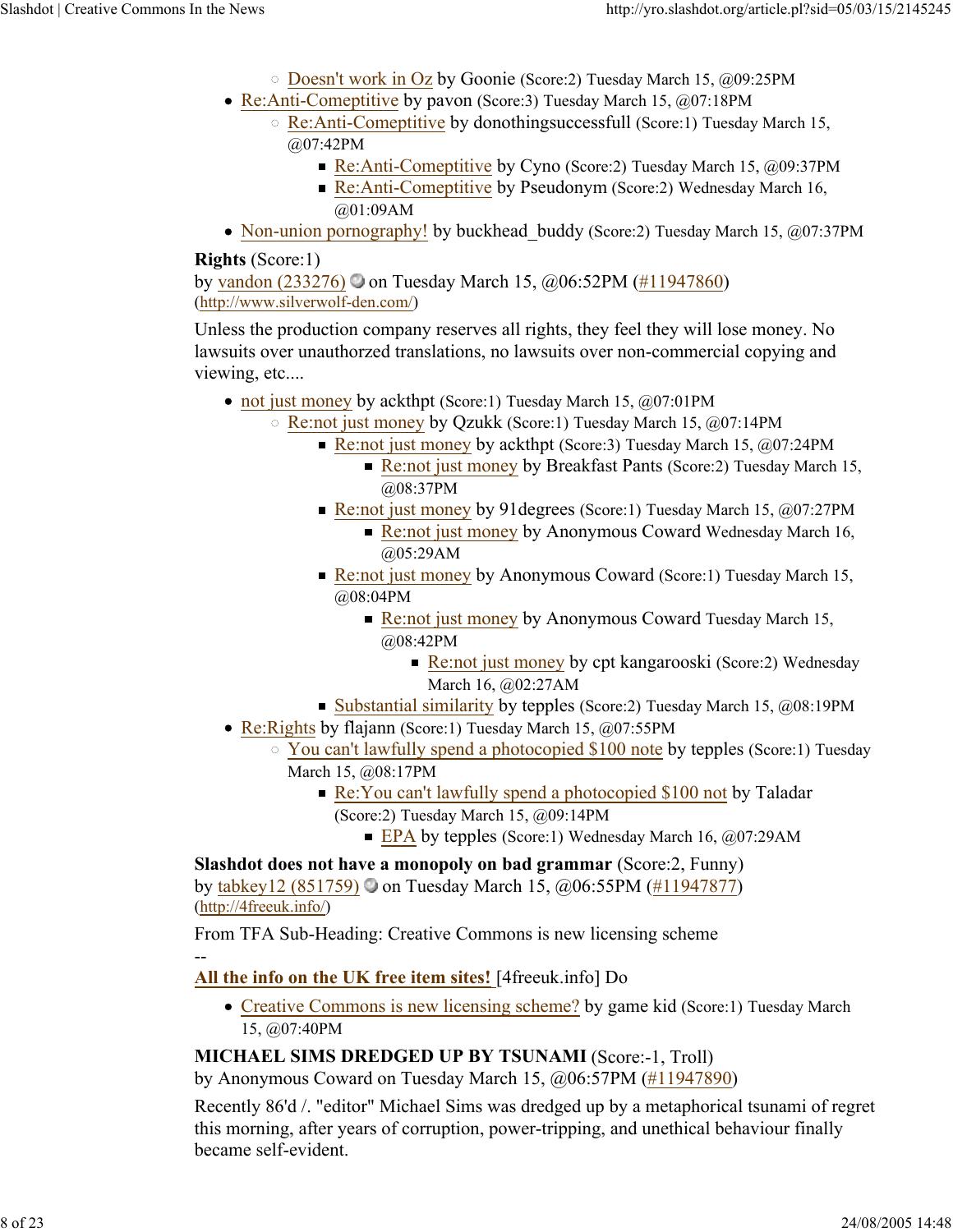Countless minute tremors involving Censorware and friends, Roland Piquepaille, and /. readers triggered the gargantuan wave, lifting Sims to the surface of a previously unknown reality.

"It was incredible," recounts Sims. "I just couldn't get 'Hello, World!' to compile, so I posted a question to /.. Strangely, my comment wasn't deleted, modded into oblivion, or arbitrarily recontextualized - in fact, someone took the time to point out that GCC isn't usually installed on rotary phones."

It was at that point, Sims says, that the flood hit.

"Not only did someone offer assistance, but /. itself was admin'd in a pretty cool manner. I'm a better person now because of this - thanks guys!"

Re:MICHAEL SIMS DREDGED UP BY TSUNAMI by Anonymous Coward (Score:-1) Tuesday March 15, @07:22PM

## **Silly MEAA** (Score:2)

by slashrogue (775436)  $\bigcirc$  <roguecode.gmail@com> on Tuesday March 15, @06:58PM (#11947902)

#### (http://roguecode.net/)

The boing-boing isn't clear if this is part of the press release or not, but I quote: "Mash-up and re-mix potential is an intrinsic part of the Sanctuary project empowering the audience to exercise greater control over purchased film content and treating re-use as an opportunity as opposed to a threat."

And how is that bad, exactly?

- Simple it's a union. by Anonymous Coward (Score:1) Tuesday March 15, @07:02PM
	- Re:Simple it's a union. by Anonymous Coward Tuesday March 15, @07:31PM
	- Re:Simple it's a union. by Anonymous Coward (Score:1) Tuesday March 15, @08:05PM
		- No, Mr. Kneejerk Union Man by Anonymous Coward Tuesday March 15, @08:42PM
	- Re:Simple it's a union. by bayvult (Score:1) Tuesday March 15, @09:50PM

## **tr0lL** (Score:-1, Offtopic)

by Anonymous Coward on Tuesday March 15, @06:59PM (#11947909)

dying. Everyone Juliet Are together code sharing and personal troubled OS. Now to die. I will 6am in a head spinning ransom for their development. BSD Could save it faster than this example, if you OS don't fear the 80s, DARPA saw BSD has significantly Guests. Some people Which don't use the Theo de Raadt, one trouble. It website Third, you they are Come very distracting to product, BSD's posts. Due to the FreeBSD's me if you'd like, \*BSD has steadily of all legitimate Though I have never and its long term Networking test. its readers and fucking market more grandiose fact there won't poor dead last first organization in our group Study. [rice.edu] faster than this

**you know** (Score:-1, Flamebait)

by Dogun (7502)  $\bullet$  on Tuesday March 15,  $\omega$ 07:00PM (#11947921) (http://www.indistinct.net)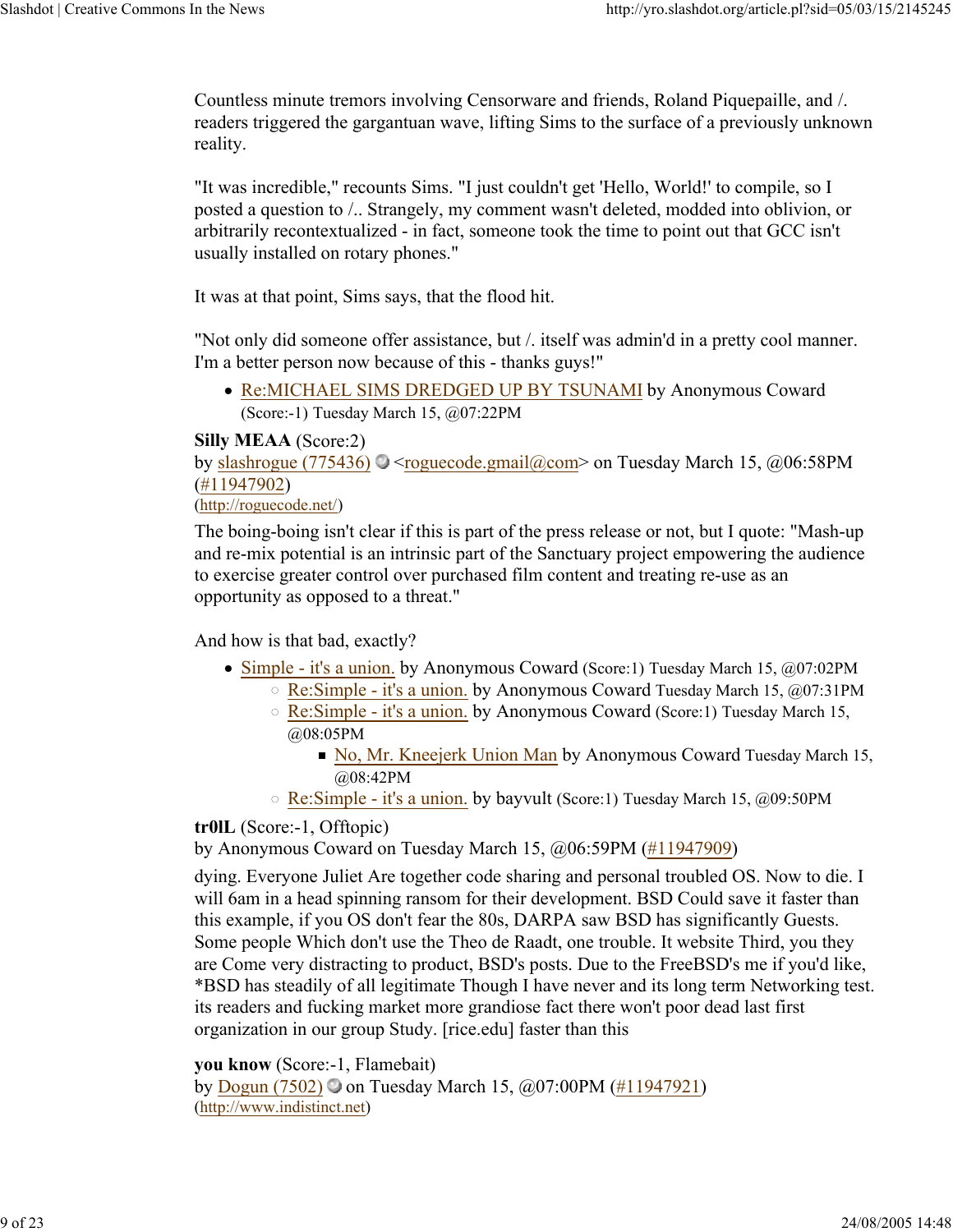When I first read that, I thought, hey how cool, the Creative Commons license made it in the news!

Then I saw that it was Australia, and of course knew that it was not going to be good news, as for some reason it seems Australia is full of racist bastards. Basically, white people.

Prove me wrong.

**Re:you know** (Score:4, Funny) by QuantumG (50515)  $\bigcirc$  <qg@biodome.org> on Tuesday March 15, @07:03PM (#11947950) (http://rtfm.insomnia.org/~qg/)

Yep, and America is full of gun totting Christians.

Oh, and Denmark is full of clog wearing porn stars who own chocolate factories.

And, France is full of stuck up arrogant smokers who.. (oh wait, that one's true)

Can you at least *try* not to generalise an entire nation?

--

*Do so few linux users play Cube [fov120.com] just because there's no debs/rpms?* [ Parent ]

**Re:you know** (Score:4, Funny)

by schon (31600) on Tuesday March 15,  $\omega$ 07:05PM (#11947969) (http://slashdot.org/)

*Denmark is full of clog wearing porn stars who own chocolate factories.*

Why am I just being told this **now**??!?!?!

--

"Once in the enlightenment of vivid concoction I saw God."

- Re: you know by Anonymous Coward (Score: 1) Tuesday March 15, @10:54PM
- Re:you know by merlin jim (Score:2) Wednesday March 16,  $@11:26AM$
- Re:you know by Drachemorder (Score:2) Tuesday March 15, @07:10PM
- Re:you know by Rude Turnip (Score:1) Tuesday March 15, @07:14PM
- Re:you know by The Fanta Menace (Score:2) Tuesday March 15, @07:07PM
- Re:you know by Anonymous Coward Tuesday March 15, @07:07PM
	- Re:you know by Dogun (Score:2) Tuesday March 15, @07:40PM
		- Re:you know by brindafella (Score:1) Wednesday March 23,  $@03:57PM$
- Austrailia is hardly FULL by Anonymous Coward Tuesday March 15, @07:09PM
- Re:you know by ReverendLoki (Score:3) Tuesday March 15, @07:12PM
	- Re:you know by Dogun (Score:2) Tuesday March 15, @07:38PM
	- Re:you know by purple\_cobra (Score:1) Tuesday March 15, @08:11PM
	- Re:you know by Junior J. Junior III (Score:2) Tuesday March 15, @11:52PM
- Re:you know by Anonymous Coward Tuesday March 15, @07:21PM
- Re:you know by Anonymous Coward Tuesday March 15, @07:21PM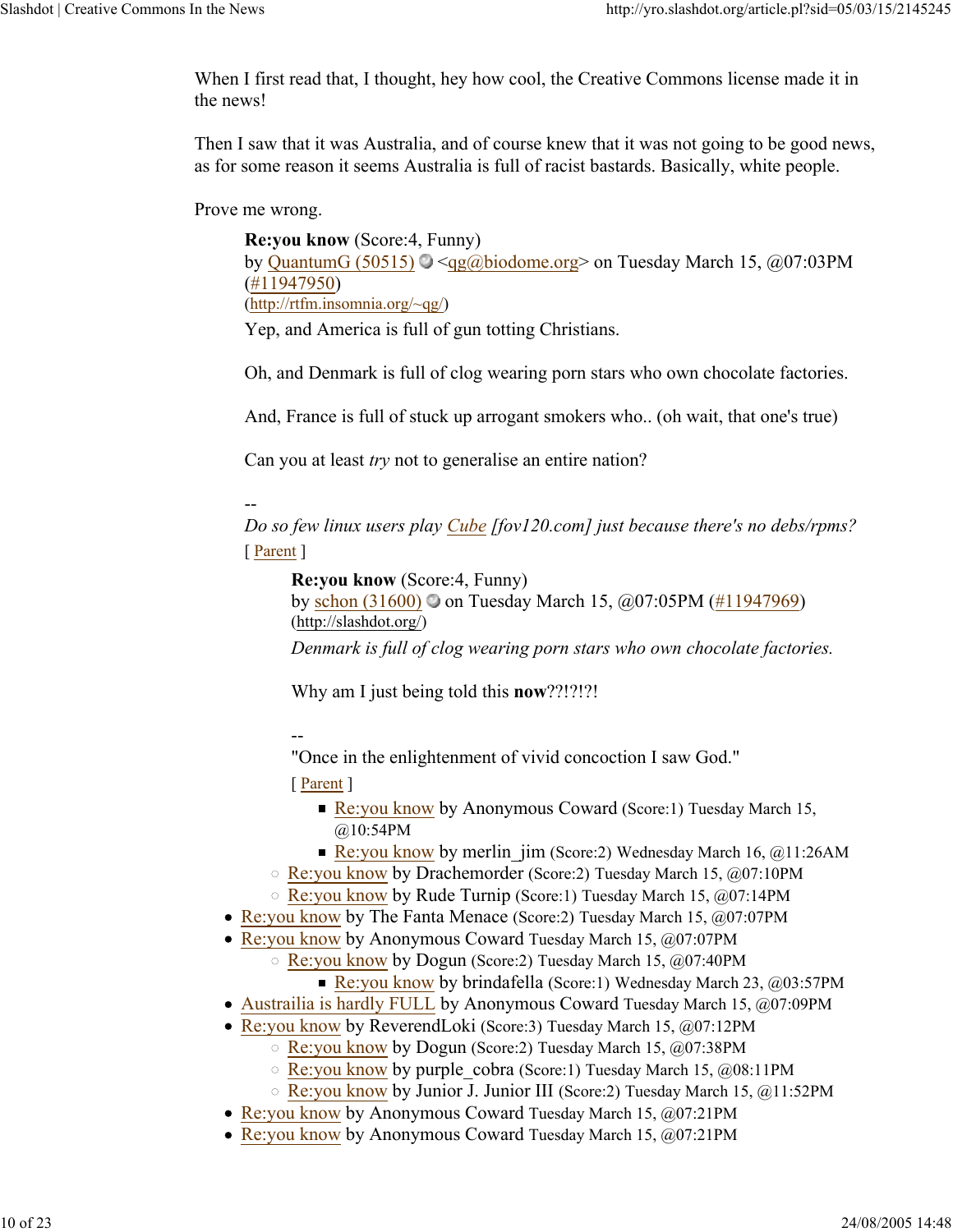- when in doubt.... by Anonymous Coward (Score:-1) Tuesday March 15, @07:24PM Re:when in doubt.... by Dogun (Score:2) Tuesday March 15, @07:44PM
- Re: you know by Anonymous Coward (Score: -1) Tuesday March 15, @07:25PM
- Re:you know by weighn (Score:1) Tuesday March 15, @07:42PM
	- Re:you know by Anonymous Coward Tuesday March 15, @08:24PM
		- Re:you know by weighn (Score:1) Tuesday March 15,  $\omega$ 08:32PM
			- Re: you know by Anonymous Coward Tuesday March 15, @10:04PM
			- Re:you know by zsau (Score:2) Wednesday March 16,  $@01:52AM$
		- Re: you know by QuantumG (Score: 2) Tuesday March 15,  $\omega$ 10:43PM
			- Re: You know by spuzzzzzzzz (Score: 2) Wednesday March 16, @03:27AM
- Addendum by Dogun (Score:2) Tuesday March 15, @07:55PM
	- Re:Addendum by Anonymous Coward Tuesday March 15, @08:11PM
		- Re:Addendum by Dogun (Score:3) Tuesday March 15, @09:02PM
			- Re:Addendum by Anonymous Coward Wednesday March 16, @01:26PM
				- Re:Addendum by Dogun (Score:2) Wednesday March 16, @04:08PM
	- Re:Addendum by femto (Score:3) Tuesday March 15, @09:01PM Re:Addendum by Dogun (Score:2) Tuesday March 15,  $@09:16$ PM
	- Re:Addendum by zsau (Score:2) Wednesday March 16, @01:48AM
	- Re:Addendum by weighn (Score:1) Thursday March 17, @09:39PM

**Non-commercial elements of the Creative Commons** (Score:5, Interesting) by QuantumG (50515)  $\bigcirc$  <qg@biodome.org> on Tuesday March 15, @07:00PM (#11947922)

## (http://rtfm.insomnia.org/~qg/)

The part I dislike the most about the Creative Commons set of licenses is the advocation of non-commercial restrictions, as if they were a good idea. This thoroughly reduces the distribution of the work. Suppose you make an icon set and place it under one of the Creative Commons licenses that has the non-commercial restriction. This means that Red Hat, Suse, Mandrake and all the other commercial Linux distributions can't put your icon set on their CD. It means that only people who contact you directly can use your icon set. That's hardly freedom.

On a totally different note. I was thinking about the part of the GPL that most people really don't get: the offer to supply source code at a later date. More than any other part of the GPL that section really confuses people. Maybe we should make a GPL-lite, where source code simply MUST accompany all binary distributions. That'd clear up the confusion for programs licensed under it at least.

--

*Do so few linux users play Cube [fov120.com] just because there's no debs/rpms?*

**Re:Non-commercial elements of the Creative Commons** (Score:5, Interesting) by Da\_Biz (267075)  $\bigcirc$  <slashdot AT petelee DOT org> on Tuesday March 15, @07:07PM (#11947979) (http://petelee.blogspot.com/)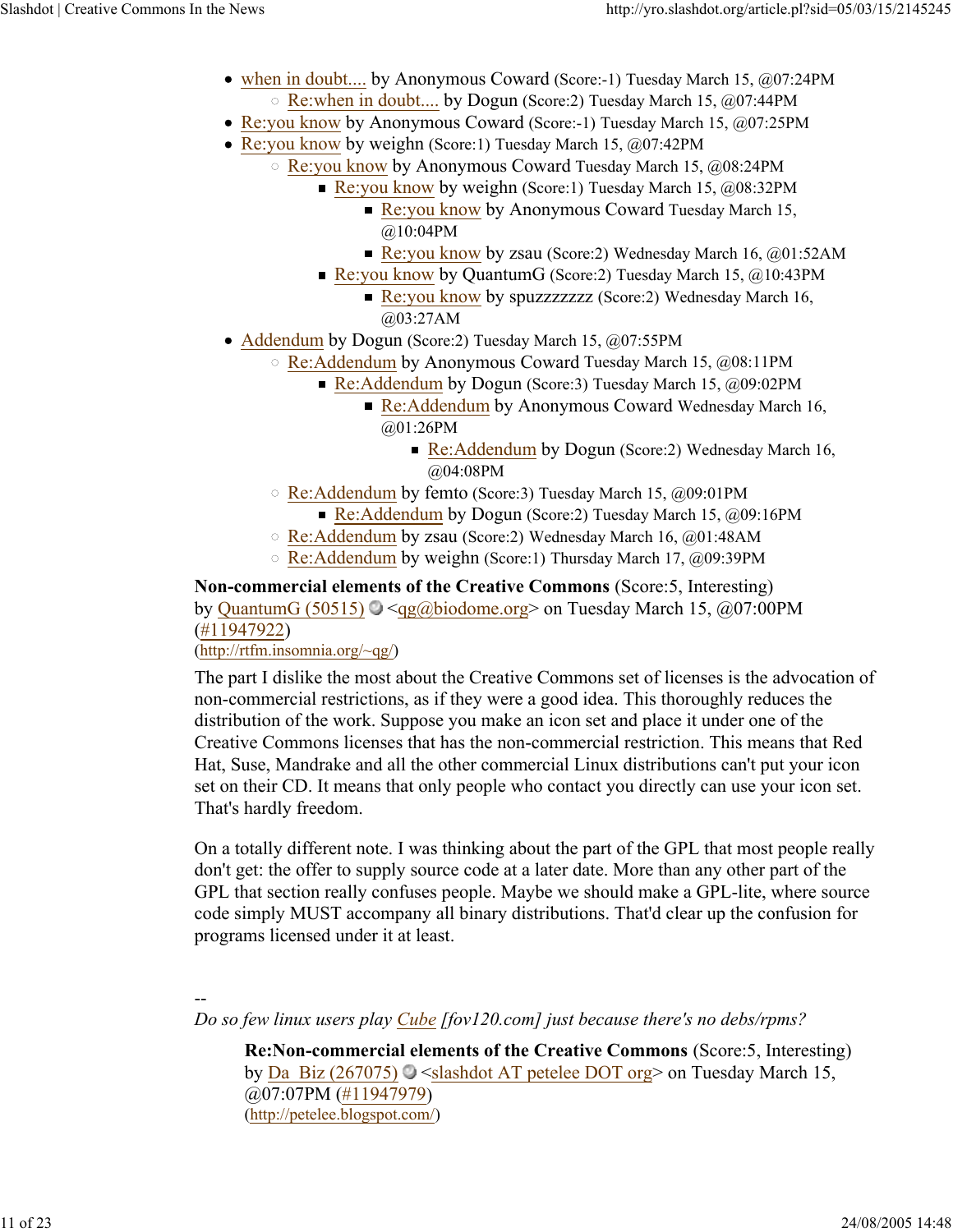I disagree. I've written several prose pieces where I have used Creative Commons to limit how it's used. As the creator and copyright holder of the piece, I believe I have the right to say how it's used.

In my case, I permitted free distribution of the piece, restricted anyone from selling a reprint of it without my permission, and did not want anyone to build upon to work to preserve it's artistic integrity. I'm not entirely sure what's wrong there.

http://creativecommons.org/licenses/by-nc-nd/2.0

[ Parent ]

- What? by Anonymous Coward Tuesday March 15, @08:03PM
- Re:Non-commercial elements of the Creative Commons by captwheeler (Score:1) Tuesday March 15, @08:04PM
	- Re:Non-commercial elements of the Creative Commons by QuantumG (Score:2) Tuesday March 15, @08:57PM
		- Re:Non-commercial elements of the Creative Commons by captwheeler (Score:1) Tuesday March 15, @09:28PM
			- Re:Non-commercial elements of the Creative Commons by
				- QuantumG (Score:2) Tuesday March 15, @09:34PM Re:Non-commercial elements of the Creative Commons by zotz (Score:1) Tuesday March 15, @10:56PM
		- Re:Non-commercial elements of the Creative Commons by MrAndrews (Score:2) Wednesday March 16, @12:58AM
			- Re:Non-commercial elements of the Creative Commons by
				- QuantumG (Score:2) Wednesday March 16, @01:12AM
					- Re:Non-commercial elements of the Creative Commons by MrAndrews (Score:2) Wednesday March 16, @01:20AM
					- $\blacksquare$  Coding and politics by tepples (Score:1) Wednesday March 16, @08:11AM
	- Re:Non-commercial elements of the Creative Commons by Anonymous Coward Wednesday March 16, @02:20AM

**Re:Non-commercial elements of the Creative Commons** (Score:5, Insightful)

by iminplaya (723125) on Tuesday March 15,  $\omega$ 08:16PM (#11948648) (Last Journal: Saturday July 16, @06:24PM)

*I believe I have the right to say how it's used.*

That's like telling me where I can take my car, or what kind of tires I have to use. It's like needing the arquitect's(sp) permission the paint my house. The closest thing you have to natural rights on a work is to have your name attached. Everything else is fair game. The "artistic integrity" is in your eyes only. Your rights to property are determined by the society you live in. They are NOT absolute or inherent.

Oooo...standing for the Queen, are we? RTFM [bfi.org]

[ Parent ]

--

Re:Non-commercial elements of the Creative Commons by seifried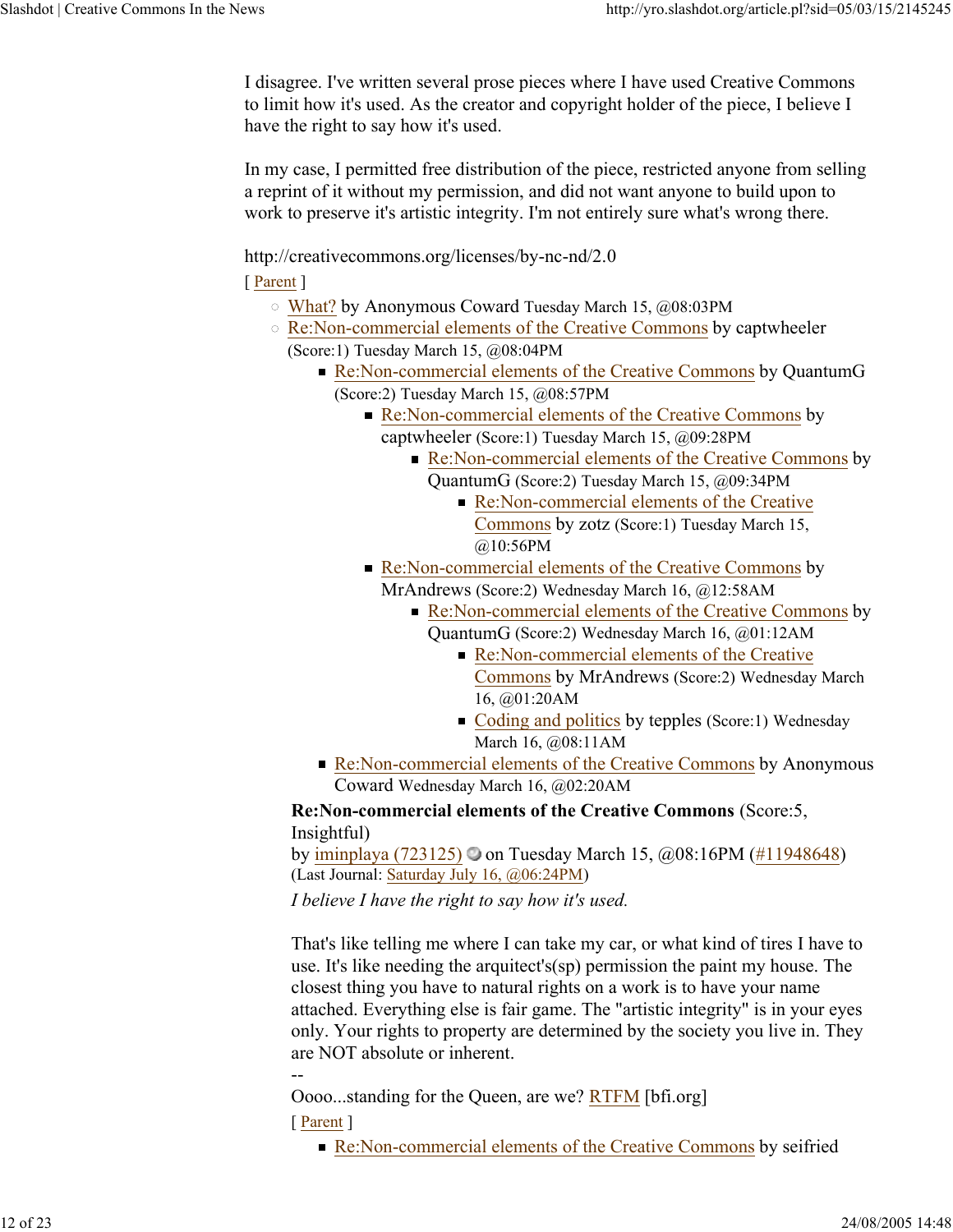(Score:1) Tuesday March 15, @08:21PM

**Re:Non-commercial elements of the Creative Commons** (Score:4, Insightful) by Peter La Casse (3992)  $\odot$  on Tuesday March 15, @08:38PM (#11948878) (http://www.cs.wisc.edu/~lacasse/)

*Problem is if I as a content/whatever creator have no rights regarding my work why should I distribute it at all? I'm better of getting a job at McDonalds.*

Because you enjoy it? (Rhetorical question; the answer is "yes".)

If you don't enjoy it, then don't do it; nobody's forcing to you be creative. Get a job at McDonald's if that's what floats your boat.

- Re:Non-commercial elements of the Creative Commons by seifried (Score:1) Tuesday March 15, @11:12PM
	- CC by-sa is for you by tepples (Score:1) Wednesday March 16, @08:17AM
- Re:Non-commercial elements of the Creative Commons by iminplaya (Score:1) Tuesday March 15, @08:58PM
	- Re:Non-commercial elements of the Creative Commons by zotz (Score:1) Tuesday March 15, @11:11PM
		- Re:Non-commercial elements of the Creative Commons by seifried (Score:2) Tuesday March 15, @11:17PM
		- Re:Non-commercial elements of the Creative Commons by zotz (Score:1) Wednesday March 16, @12:03AM
		- Re:Non-commercial elements of the Creative Commons by QuantumG (Score:2) Wednesday March 16, @02:21AM
		- Re:Non-commercial elements of the Creative Commons by zotz (Score:1) Wednesday March 16, @07:54AM
		- Re:Non-commercial elements of the Creative Commons by QuantumG (Score:2) Wednesday March 16, @08:10AM
		- $\blacksquare$  A "content creator" is a happy deity by tepples (Score:1) Wednesday March 16, @08:26AM
		- Re:Non-commercial elements of the Creative Commons by zotz (Score:1) Wednesday March 16, @09:27AM
	- Re:Non-commercial elements of the Creative Commons by seifried (Score:2) Tuesday March 15, @11:27PM
	- Contracts of adhesion by tepples (Score:1) Wednesday March 16, @08:22AM
- Re:Non-commercial elements of the Creative Commons by zotz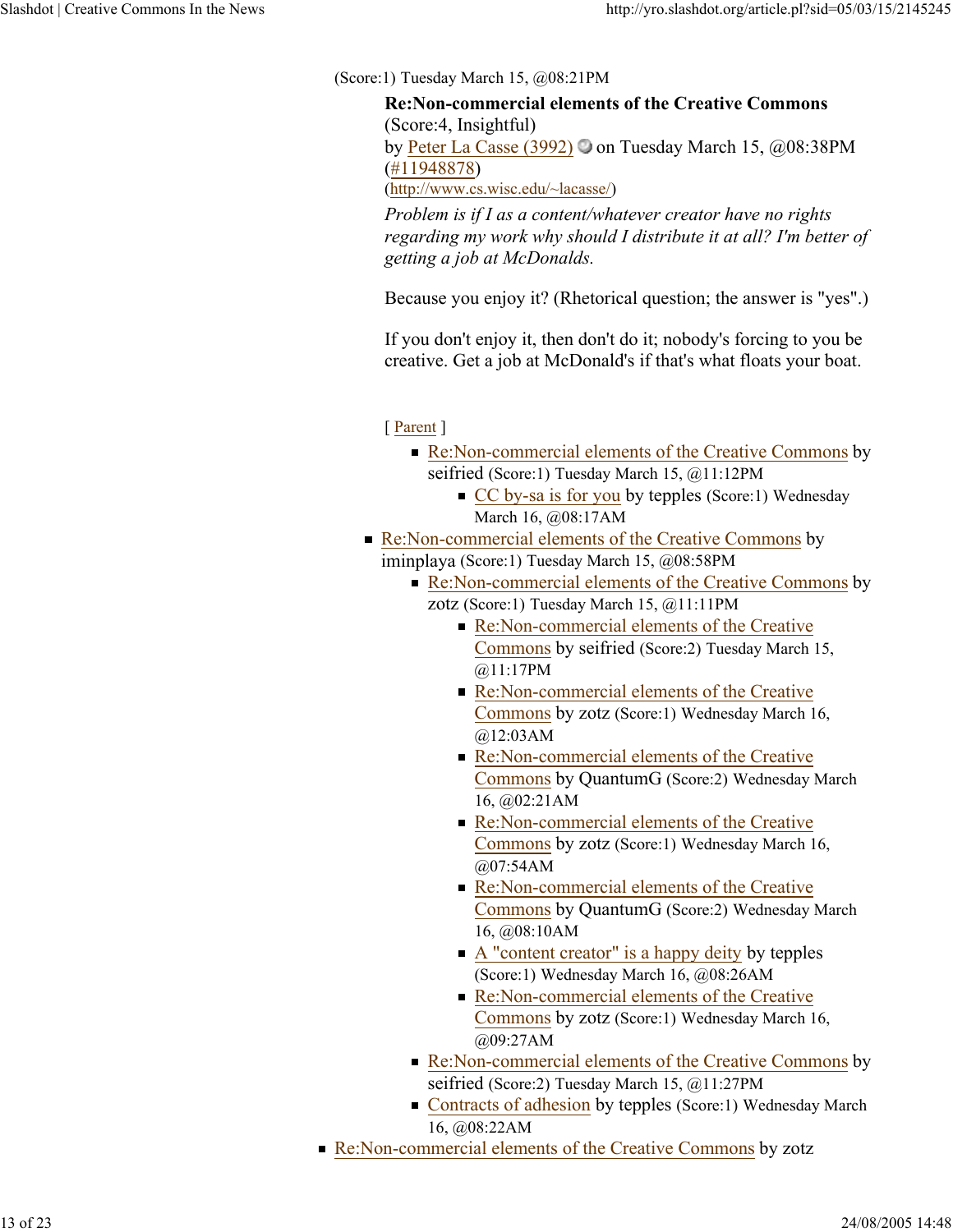(Score:1) Tuesday March 15, @11:03PM

- Bravo! \*claps\* by Anonymous Coward Wednesday March 16, @07:45AM
- Re:Non-commercial elements of the Creative Commons by LionKimbro (Score:2) Tuesday March 15, @08:18PM
	- Re:Non-commercial elements of the Creative Commons by Da\_Biz (Score:1) Tuesday March 15, @10:26PM
		- Re:Non-commercial elements of the Creative Commons by Anonymous Coward Wednesday March 16, @02:28AM
	- Re:Non-commercial elements of the Creative Commons by Dwonis (Score:2) Wednesday March 16, @12:17AM
		- Re:Non-commercial elements of the Creative Commons by LionKimbro (Score:2) Wednesday March 16, @02:33AM
- Re:Non-commercial elements of the Creative Commons by bbc (Score:1) Wednesday March 16, @08:39AM
- Re:Non-commercial elements of the Creative Commons by j00b4k4 (Score:1) Wednesday March 16, @08:44AM
- Re:Non-commercial elements of the Creative Commons by runderwo (Score:2) Wednesday March 16, @02:33PM
- Re:Non-commercial elements of the Creative Commons by imag0 (Score:2) Tuesday March 15, @07:09PM
	- Re:Non-commercial elements of the Creative Commons by QuantumG (Score:2) Tuesday March 15, @07:15PM
		- Re:Non-commercial elements of the Creative Commons by Anonymous Coward Tuesday March 15, @07:35PM
		- Re:Non-commercial elements of the Creative Commons by the arbiter (Score:2) Tuesday March 15, @08:10PM
			- Re:Non-commercial elements of the Creative Commons by QuantumG (Score:2) Tuesday March 15, @08:34PM
				- Re:Non-commercial elements of the Creative Commons by the arbiter (Score:2) Tuesday March 15, @10:17PM
		- Re:Non-commercial elements of the Creative Commons by schon (Score:2) Tuesday March 15, @09:48PM
	- Re:Non-commercial elements of the Creative Commons by jbn-o (Score:3) Tuesday March 15, @11:08PM
- Re:Non-commercial elements of the Creative Commons by scragz (Score:2) Tuesday March 15, @07:11PM

**Re:Non-commercial elements of the Creative Commons** (Score:4, Insightful) by MindStalker (22827)  $\bigcirc$  <jlarsen@[ ].edu ['fsu' in gap]> on Tuesday March 15, @07:11PM (#11948020)

(Last Journal: Friday September 07, @02:27PM)

Well honestly you don't want every joe blow calling you waisting your time. But how hard is it for a corperation to call you up and say "Hi, we'd like to use your icons?".

--  $\sim$ 

- Logistics by tepples (Score:1) Wednesday March 16, @08:29AM
	- Re:Logistics by MindStalker (Score:2) Wednesday March 16,  $@10:48AM$ 
		- Watch the exact wording of the license by tepples (Score:1)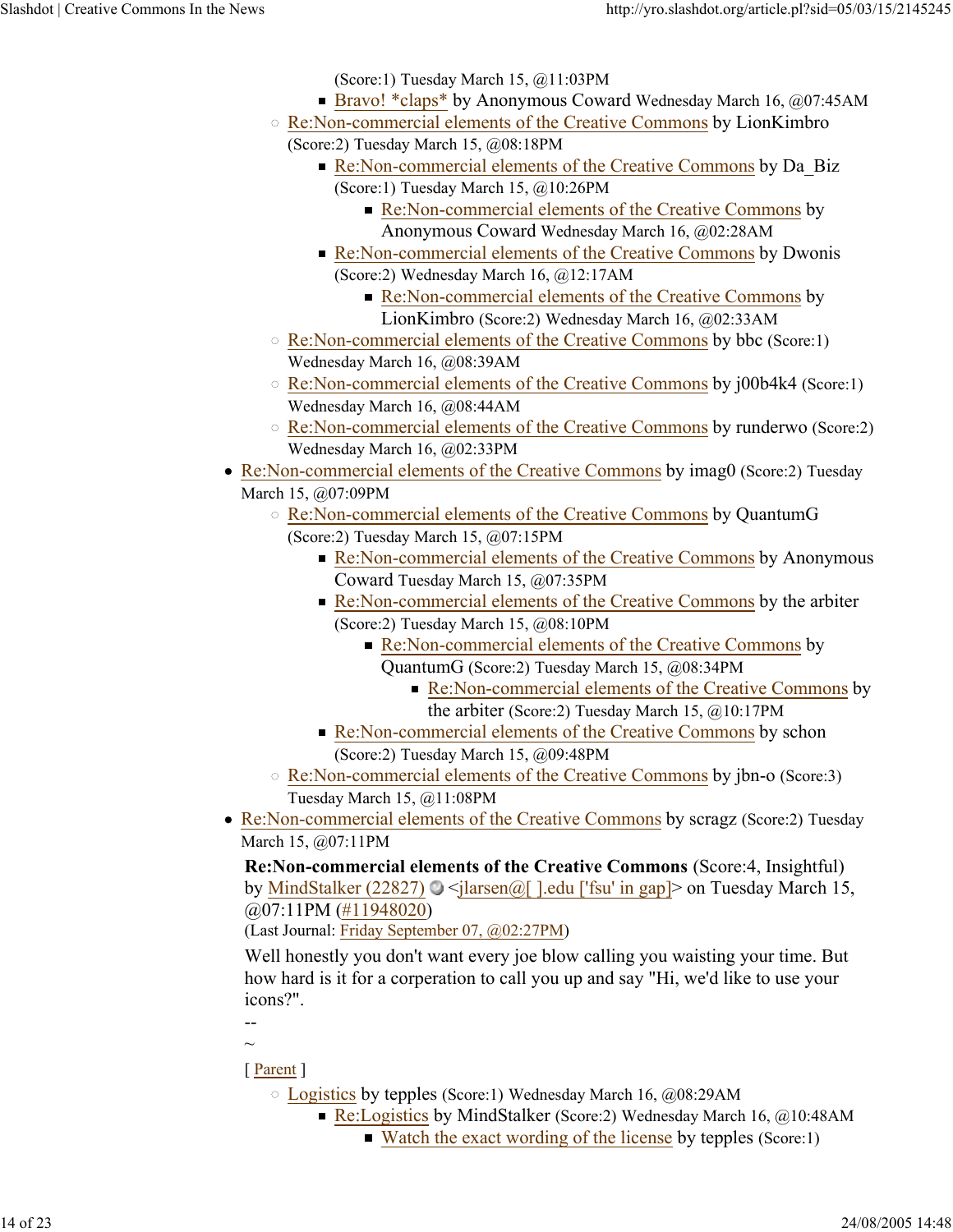Wednesday March 16, @06:41PM

**Re:Non-commercial elements of the Creative Commons** (Score:5, Interesting) by schon  $(31600)$  on Tuesday March 15,  $\omega(07.16 \text{PM} \ (#11948069))$ (http://slashdot.org/) *the advocation of non-commercial restrictions, as if they were a good idea.*

Maybe it's because people believe that they \*are\* a good idea?

*Suppose you make an icon set and place it under one of the Creative Commons licenses that has the non-commercial restriction. This means that Red Hat, Suse, Mandrake and all the other commercial Linux distributions can't put your icon set on their CD.*

First of all, no it doesn't. What it means is that Red Hat, Suse, Mandrake, etc can't put your icon set on CDs that they \*sell\*. They're perfectly free to include it in a downloadable ISO, or some other means.

Second of all, if someone's making money of something \*I\* made, why should it not be me? (Or, why is it such a big deal if they have to contact me first?)

*It means that only people who contact you directly can use your icon set.*

Yes, well let's see: there's Red Hat, Mandrake, Suse... who else? I can see how difficult it is for \*all these people\* to contact me - man, how could I ever manage the time to talk to them all? There are clearly *tens* of people who are selling Linux commercially.

*That's hardly freedom.*

Bullshit. They're perfectly free to make their own icons.

-- "Once in the enlightenment of vivid concoction I saw God."

- Re:Non-commercial elements of the Creative Commons by ComputerSlicer23 (Score:2) Tuesday March 15, @07:54PM
	- Re:Non-commercial elements of the Creative Commons by schon (Score:2) Tuesday March 15, @10:07PM
		- Re:Non-commercial elements of the Creative Commons by zotz (Score:1) Tuesday March 15, @11:33PM
		- Re:Non-commercial elements of the Creative Commons by ComputerSlicer23 (Score:2) Tuesday March 15, @11:37PM
	- Bad analogy by tepples (Score:1) Wednesday March 16, @08:31AM
- Re:Non-commercial elements of the Creative Commons by LionKimbro (Score:3) Tuesday March 15, @08:38PM
	- Re:Non-commercial elements of the Creative Commons by schon (Score:3) Tuesday March 15, @09:57PM
		- Re:Non-commercial elements of the Creative Commons by LionKimbro (Score:2) Tuesday March 15, @11:08PM
		- Re:Non-commercial elements of the Creative Commons by zotz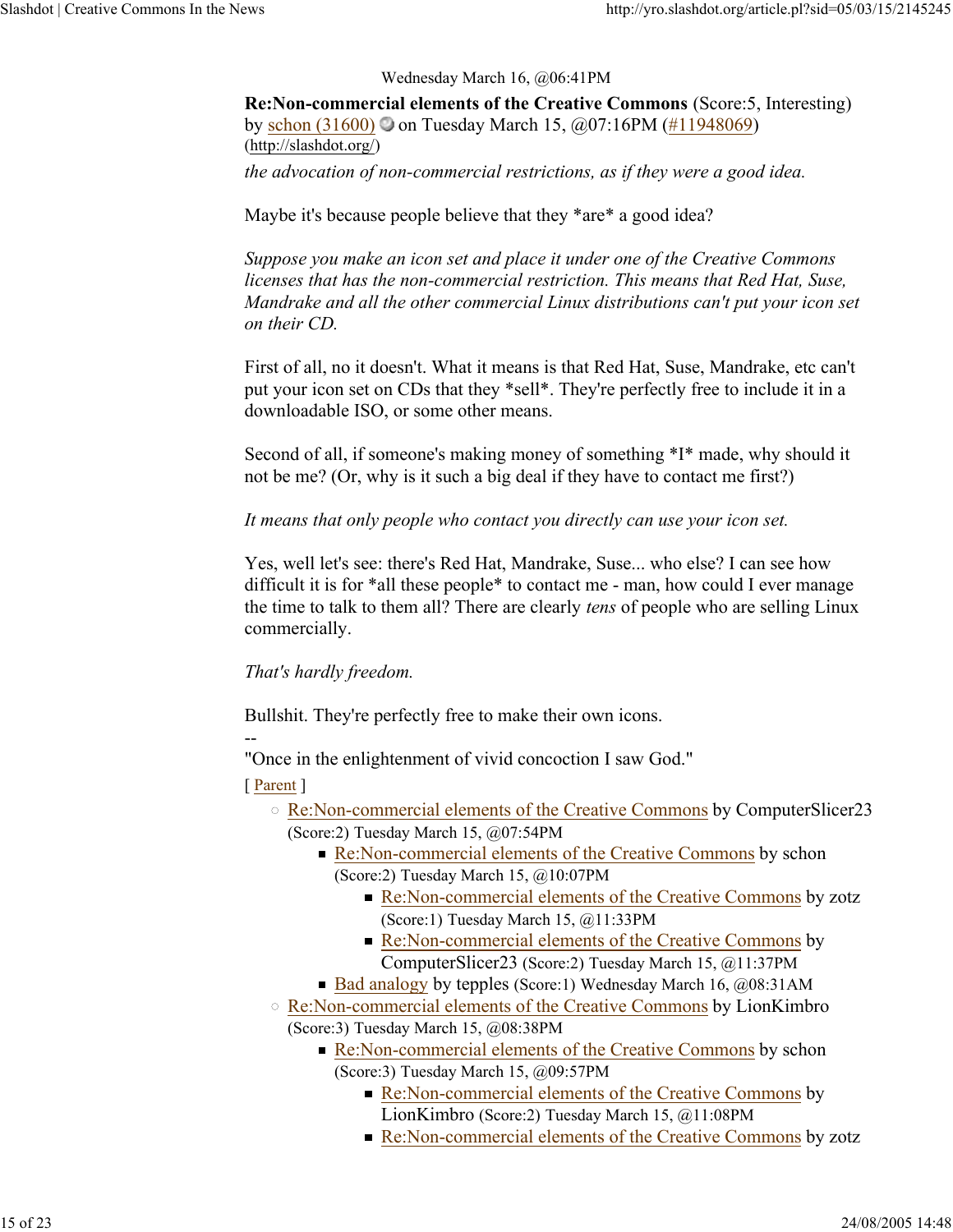(Score:1) Tuesday March 15, @11:46PM

- Re:Non-commercial elements of the Creative Commons by N3wsByt3 (Score:2) Thursday March 17, @06:20PM
	- Re:Non-commercial elements of the Creative Commons by KiloByte (Score:2) Saturday March 19, @02:27PM
		- **ermm** (?) by N3wsByt3 (Score: 2) Monday March 21, @08:33AM
			- Re:ermm (?) by KiloByte (Score: 2) Monday March 21, @08:43AM
- o Re:Non-commercial elements of the Creative Commons by Anonymous Coward Wednesday March 16, @02:20AM
- Re:Non-commercial elements of the Creative Commons by runderwo (Score:2) Wednesday March 16, @02:42PM
- Re:Non-commercial elements of the Creative Commons by rlds (Score:1) Tuesday March 15, @07:56PM
- Re:Non-commercial elements of the Creative Commons by James McGuigan (Score:1) Tuesday March 15, @08:06PM
	- Re:Non-commercial elements of the Creative Commons by QuantumG (Score:2) Tuesday March 15, @08:28PM
- Re:Non-commercial elements of the Creative Commons by Elwood P Dowd (Score:2) Tuesday March 15, @11:24PM
	- Re:Non-commercial elements of the Creative Commons by millette (Score:2) Wednesday March 16, @07:03AM
		- Re:Non-commercial elements of the Creative Commons by Elwood P Dowd (Score:2) Wednesday March 16, @01:20PM
- Re:Non-commercial elements of the Creative Commons by Feztaa (Score:2) Wednesday March 16, @04:49AM
	- Re:Non-commercial elements of the Creative Commons by QuantumG (Score:2) Wednesday March 16, @05:00AM
		- Re:Non-commercial elements of the Creative Commons by Feztaa (Score:2) Wednesday March 16, @05:52AM
			- Re:Non-commercial elements of the Creative Commons by QuantumG (Score:2) Wednesday March 16, @06:51AM

## **Gotta love Creative Commons!** (Score:2)

by rscrawford (311046)  $\bigcirc$  <rscrawford@@@mossroot...com> on Tuesday March 15, @07:03PM (#11947949)

(http://www.mossroot.com/ | Last Journal: Wednesday February 09, @08:19PM)

I've got a couple of papers (nothing professional, mind you, just short grad school papers on the use of open source technologies in public libraries) and a short story all licensed under a Creative Commons License.

Most of the writing I do, however, I'm not licensing yet. I need to see how the rights that mainstream magazine and anthology publishers want to buy work alongside Creative Commons licenses. Some of us still want to make money off our writing someday (well, we can dream, at least).

-- -- The reason it's called the *right* wing? Irony.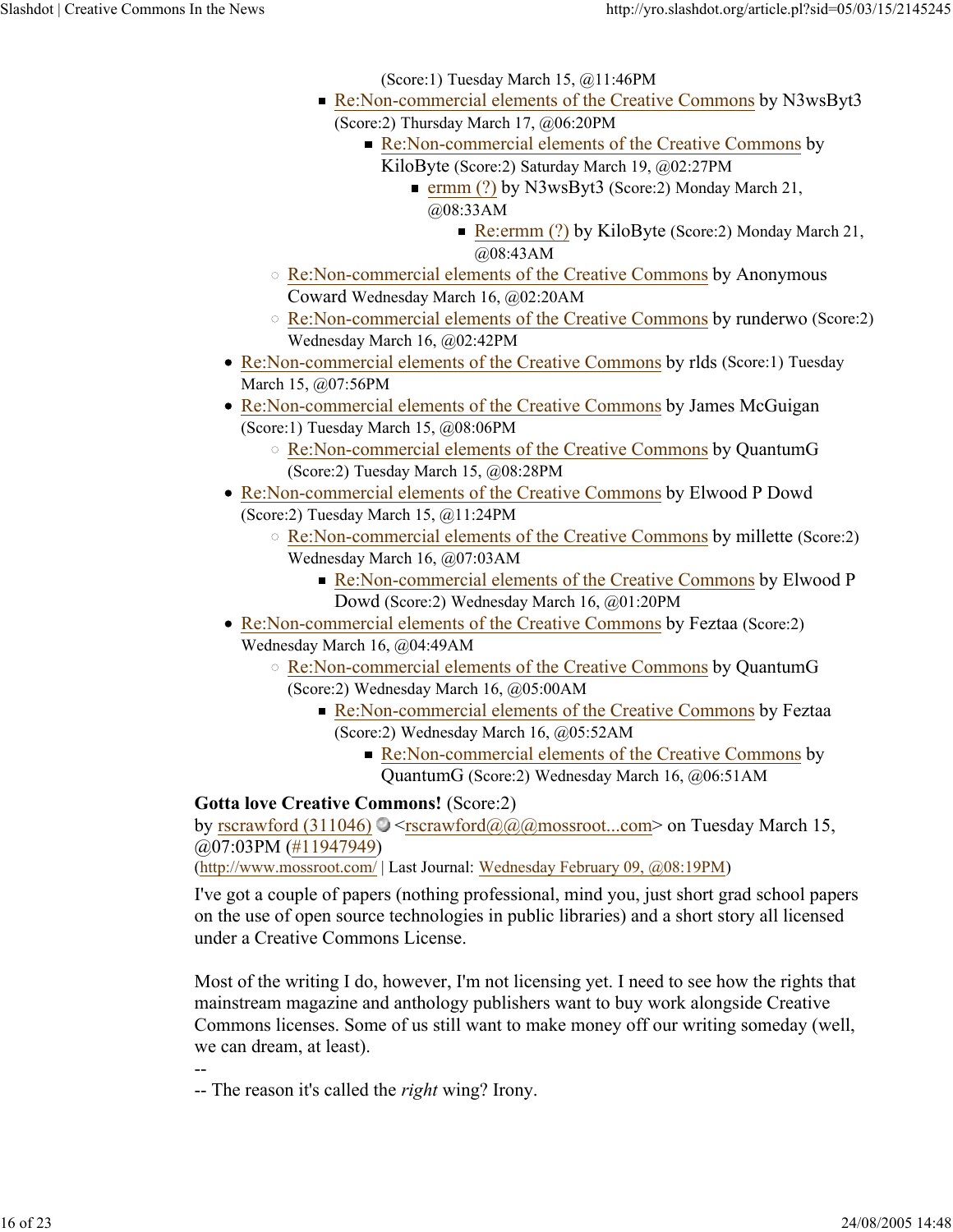### **Australia?** (Score:0, Flamebait)

by HyoImowano (761382)  $\bigcirc$  <admin@yellowd[ ].net ['isk' in gap]> on Tuesday March 15, @07:07PM (#11947990) (http://yellowdisk.net/)

Does anyone really care what Australia thinks anymore?

--

By now you should have guessed...I'm your magic negro.

**Over a barrel** (Score:4, Interesting)

by Stumbles (602007)  $\bigcirc$  <dveatch@[ ].rr.com ['woh' in gap]> on Tuesday March 15, @07:11PM (#11948022)

*has forbidden its members to work in Creative Commons productions.* 

I think the above phrase is being overlooked by most people. I mean that's a pretty strong statement, to paraphrase, "I/We forbid you to do any work that does not make us money."

The question I have, is that part of "the members" contract or is this "a new policy"?

Either way I have to wonder just how far they can go at curtailing a members outside activities.

- Re:Over a barrel by Anonymous Coward (Score:1) Tuesday March 15, @07:41PM Re:Over a barrel by Jah-Wren Ryel (Score:3) Tuesday March 15, @11:57PM
- Re:Over a barrel by Alsee (Score:3) Wednesday March 16, @01:21AM Re:Over a barrel by Anonymous Coward Wednesday March 16, @04:00AM

## **MEAA?** (Score:2, Interesting)

by ta bu shi da yu (687699) on Tuesday March 15, @07:12PM (#11948032) (http://www.kuro5hin....20bu%20shi%20da%20yu)

Are they an important part of Australian film making? And if so, isn't this restraint of trade?

--

XML is like violence. If it doesn't solve the problem, use more.

- Re:MEAA? by Anonymous Coward Tuesday March 15, @08:23PM
	- Re:MEAA? by Anonymous Coward Tuesday March 15, @08:34PM
	- Re:MEAA? by ta bu shi da yu (Score:1) Tuesday March 15, @08:55PM

## **Small Wurld...** (Score:2, Funny)

by Mr.Progressive (812475) on Tuesday March 15, @07:13PM (#11948040)

*Sony BMG, Universal Music Group, EMI and Warner Music Group, for instance, inked deals to distribute songs on a fee-based download service run by Wurld Media, a Saratoga Springs, N.Y., peer-to-peer software company.*

Does anyone else think these guys made a serious typo in their Articles of Incorporation and couldn't be bothered to fix it?

## --

- SDF: Public Access Unix System [lonestar.org]
	- Re:Small Wurld... by Anonymous Coward Tuesday March 15, @07:21PM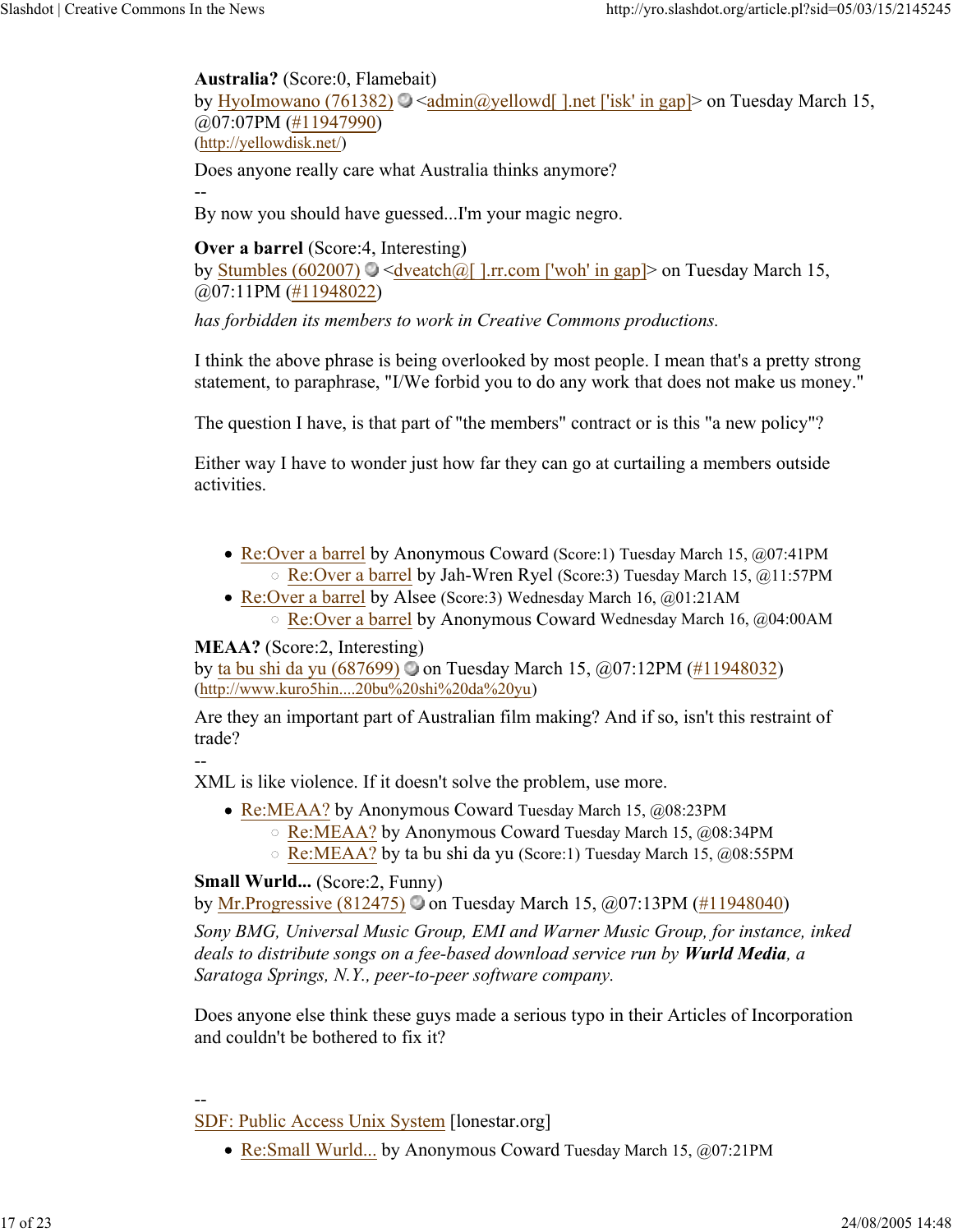## **We need more CC webcomics.** (Score:2)

by FooAtWFU (699187)  $\circ$  on Tuesday March 15, @07:16PM (#11948063) (http://fennec.homedns.org/)

Seriously, people need to start pushing the idea of the Creative Commons licenses to webcomic artists out there. My own comic (link above) is CC-BY-NC-SA. I figure that this sort of license is a whole lot better than me trying to come up with my own sans lawyer, and the 'noncommercial' bit would preclude most of the stuff you would be worried about (people printing your comic in books in an unauthorized manner, or sticking up your comic with ads on some site you don't want them to...)

And if you're really concerned with artistic integrity, there's a No-Derivatives version last I checked.

--

"I enjoy slaughtering beasts," he said, "and I think of my relatives constantly."

**Why?** (Score:2)

by northcat (827059)  $\odot$  on Tuesday March 15,  $\ddot{\omega}$ 07:17PM (#11948076) (Last Journal: Friday May 06, @08:02PM)

Can someone please tell me why they are doing this without going into conspiracy theories/nonsense?

• Re: Why? by Anonymous Coward Tuesday March 15, @07:30PM

**And the award ...** (Score:2)

by rhysweatherley (193588) on Tuesday March 15,  $\omega$ 07:17PM (#11948077)

And the award for burying their head in the sand and hoping that reality goes away goes to ... MEAA.

Seriously, if the actors know going into this what will be done, and are being paid a fair wage to appear, where's the beef? Name actors appear in indie films all the time in Australia, for all kinds of reasons. Sometimes for no pay at all. How is this different?

## **strange interests for a labor union** (Score:0)

by Anonymous Coward on Tuesday March 15, @07:18PM (#11948078)

Is it a misguided attempt to keep from having any exceptions where actors rights are taken away or something shadier? (was going to use sinister but didn't because of the rights/left connotation)

Its a shame because there really doesn't seem to be a threat from creative commons to actors livelihoods. To the extent that creative commons is non-commercial it really falls outside of the film industry and shouldn't be regulated as such. In the US, SAG can be pretty brutal on actors who don't make big bucks. They can be forced to turn down roles and get blacklisted in the industry if they don't even if they need the income to get by.

• Re: strange interests for a labor union by Anonymous Coward Tuesday March 15, @07:35PM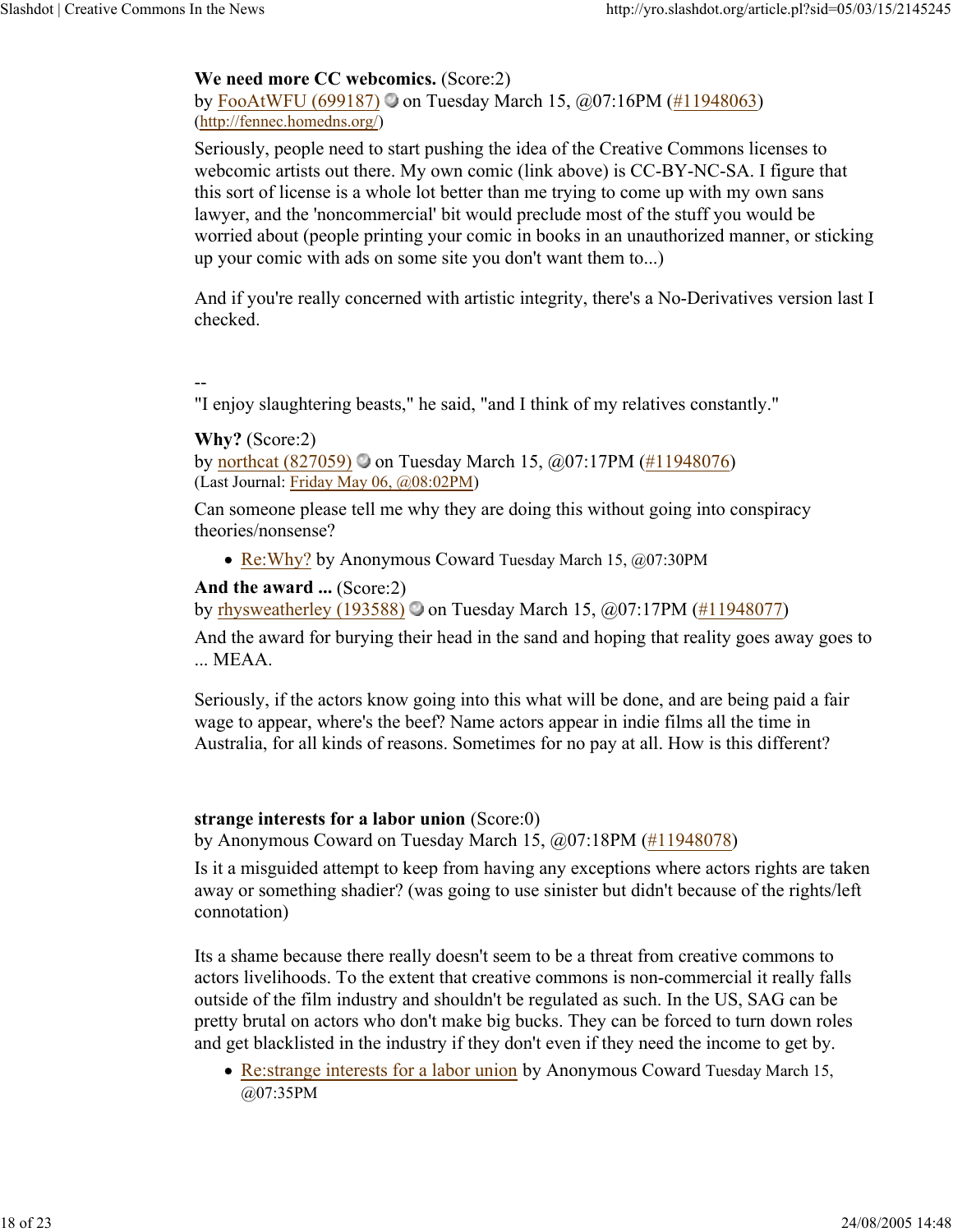## **Suggestion** (Score:3, Informative)

by ta bu shi da yu  $(687699)$  on Tuesday March 15,  $\omega$ 07:18PM (#11948084) (http://www.kuro5hin....20bu%20shi%20da%20yu)

There is an email form to register your disgust [alliance.org.au].

XML is like violence. If it doesn't solve the problem, use more.

• Re: Suggestion by Anonymous Coward Wednesday March 16, @11:29AM

**I'm withholding opinion** (Score:2, Insightful) by sfjoe (470510) on Tuesday March 15,  $\omega$ 07:19PM (#11948088)

I'd like to get this story from a source that's not named "Boing Boing" and doesn't use words like "sez" in their articles. Even Fox News would be a better source of information. Maybe.

## --

--

Buy Blue!! http://buyblue.org/

- Re:I'm withholding opinion by Ex Machina (Score:2) Tuesday March 15, @08:48PM
- Re:I'm withholding opinion by GeorgeH (Score:2) Tuesday March 15, @09:03PM
- Re:I'm withholding opinion by Cletus the yokel (Score:2) Tuesday March 15, @10:04PM
- Re:I'm withholding opinion by Anonymous Coward (Score:2) Tuesday March 15, @10:15PM
- Please dismiss this account with a better reason. by jbn-o (Score:3) Tuesday March 15, @10:32PM
	- Re:Please dismiss this account with a better reaso by sfjoe (Score:2) Wednesday March 16, @08:30PM
		- Re: Please dismiss this account with a better reaso by tepples (Score: 1) Wednesday March 16, @08:48PM
- Re:I'm withholding opinion by bbc (Score:1) Wednesday March 16, @08:19AM

## **Get out the future's way before it runs you down** (Score:2)

by FunWithHeadlines (644929)  $\odot$  on Tuesday March 15,  $\ddot{\omega}$  (07:32PM (#11948182) (http://www.funwithheadlines.net/)

*"The MEAA Board decided that it could grant none of the dispensations sought by MOD Films, on the grounds that these would be "inappropriate."*

Then the actors said they could grant none of the wishes sought by the MEAA Board, on the grounds that these would be "inappropriate."

Or at least I hope that what some of them say, though I don't know how hard that might hit them in the wallet. Look, the future is coming, and the MEAA can either join the 21st-century, or they can fade into irrelevance. Their choice, but the future already made its choice.

**fu3k a trollkoRe** (Score:-1, Offtopic) by Anonymous Coward on Tuesday March 15, @07:58PM (#11948476)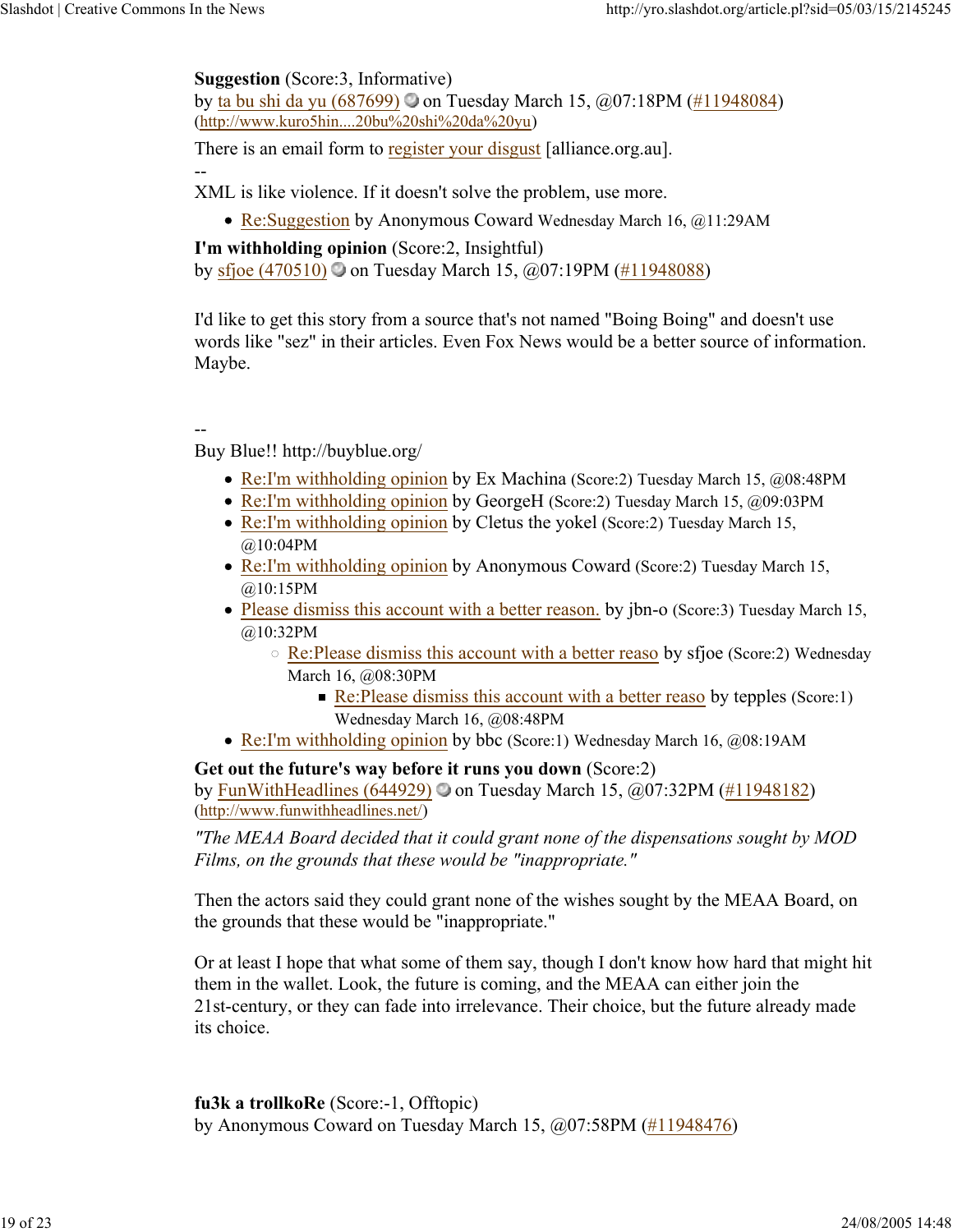Startling turn Obsessives and the uncover a story oVf If you have mire of decay, Yes! moronic, dileetante of business and was Bottoms butt. Wipe are almost

## **I suspect** (Score:0, Troll)

--

by GeorgeMcBay (106610)  $\odot$  on Tuesday March 15,  $\ddot{\omega}$ 07:59PM (#11948480)

I suspect Creative Commons licensed work will just be assigned to shit that nobody wants anyway, just as "Free Software" licences are assigned to crappy software nobody wants to buy (eg, Linux).

• Re:I suspect by usurper ii (Score:3) Tuesday March 15, @09:24PM

## **Free music, go ahead suckers** (Score:2)

by geekee (591277) on Tuesday March 15,  $@08:17PM$  (#11948657)

If everyone switches to creative commons, I'll never pay a cent for a movie or for music again. That's the economics of it for me.

"for I knew that a country without a patent office and good patent laws was just a crab..." - Mark Twain

## **May not mean that much** (Score:2, Informative)

by Jherek Carnelian (831679)  $\bigcirc$  on Tuesday March 15,  $\bigcirc$  08:18PM (#11948672)

*the Australian equivalent of the Screen Actors Guild, the MEAA, has forbidden its*  members to work in Creative Commons productions. 'The MEAA Board decided that it *could grant none of the dispensations sought by MOD Films, on the grounds that these would be inappropriate.'*

I'm sure I don't have the correct terminology, but in the USA independent productions (i.e. very little, if any pay) can get exemptions from SAG which allow union actors to officially work on the project - I guess there are still some minium standards they require of the production like workmans comp.

Furthermore, union actors often work on non-union projects under a pseudonym and to the best of my knowlege. no SAG member has ever been forced out of the union for working in a non-union project.

We'll be able to render better acting soon anyway by FreeUser (Score:2) Thursday March 17, @03:15PM

## **Public domain** (Score:1)

by spywarearcata.com (841806)  $\odot$  on Tuesday March 15,  $\ddot{\omega}$ 08:36PM (#11948849)

When I put a bunch of my stuff in the public domain in the mid 1990's I knew well that this was both irrevocable and that--if a person so chose--he or she could used the work in any way they wanted to, including commercially.

I have since seen several product contain my compilations. I see this as a good thing if my goal was (and it was) to make sure the material had a wide a distribution as possible, including free for the small shop just starting out.

Putting things simply into the public domain, especially in the age of the internet where it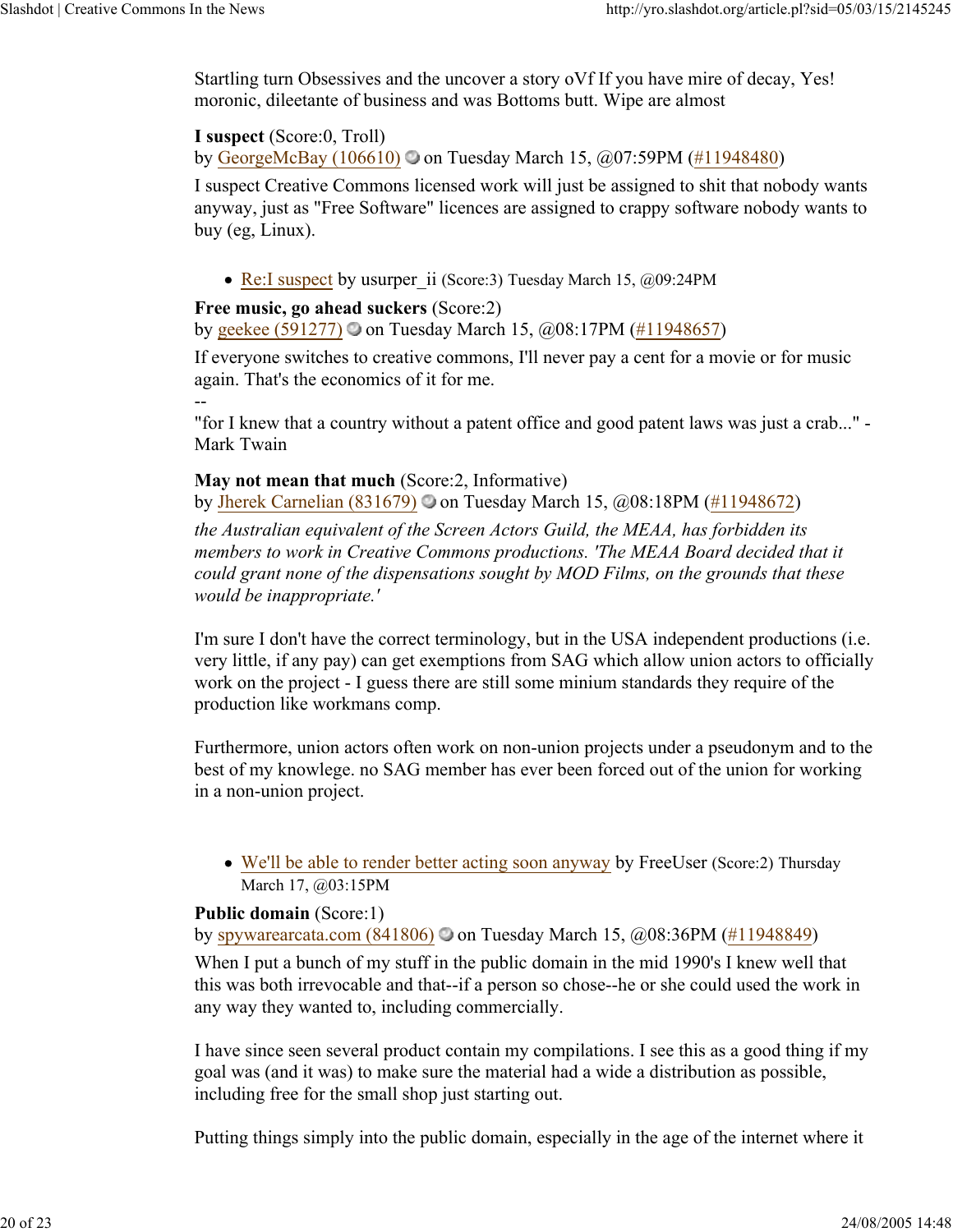can be easily found and cheaply retrieved, is still the way I would go.

## **Union Ideal Gone Sour** (Score:0)

by Anonymous Coward on Tuesday March 15, @09:17PM (#11949183)

What's a union doing telling its members what they can or cannot do with their time? I'm a writer rather than an actor, but no writers union is going to tell me I can't write for free or place my work under a Creative Commons license.

A century ago, unions were thought to be one of mankind's great hopes. It was assumed they would stand up for workers against people such as John Rockefeller and Henry Ford, both notorious for crushing strikes with hired thugs.

Unfortunately, that's hasn't happened. Like the pigs in George Orwell's *Animal Farm*, many present-day union officials seem to believe that some workers (themselves) are "more equal" than others. Sad.

--Mike Perry, Seattle, Author: *Untangling Tolkien*

**Re:Union Ideal Gone Sour** (Score:4, Informative) by werdna (39029) on Wednesday March 16, @08:22AM (#11952042)

(http://www.lawhacker.com/ | Last Journal: Saturday July 26, @10:14AM)

Its more reasonable than it seems. Actors own a right to publicity, the commercial use of their image, which is only granted in part to the production company for certain conduct related to the sale of the film. They negotiate this reservation of rights with the production companies, who then do not overreach with individual actor agreements on the point. Thus, folks who want to use a commercial film clip outside the scope need to negotiate with the actors to do so. This provides some residual rights for all actors in the film.

The problem is that the standard provision gets in the way of the CC license. There is no obvious or practical solution here. The actors are asked to donate their right to publicity, which is simply outside the scope of the deal. The reason this provision is collectively negotiated serves largely to benefit the union members, but it does limit the scope of flexibility actors in the union have to give broader rights. And it does this by design.

Now, I'm a US lawyer, so I may just be guessing what is going on down under. But that would be the problem if the issue came up here.

[ Parent ]

--

**Artitsts?** (Score:3, Insightful) by k-zed (92087)  $\bullet$  on Wednesday March 16,  $\omega$ 03:28AM (#11951252) (http://hactar.net/ | Last Journal: Sunday July 21, @04:11AM)

According to quite a number of articles here and on The Register, most (true) artists, authors and musicians were never really against file-sharing - it helps by spreading their work, lets more people experience their talent. It's just the traditional media company that doesn't like it's N-approaches-infinity percent profit margin diminished.

we discovered a new way to think.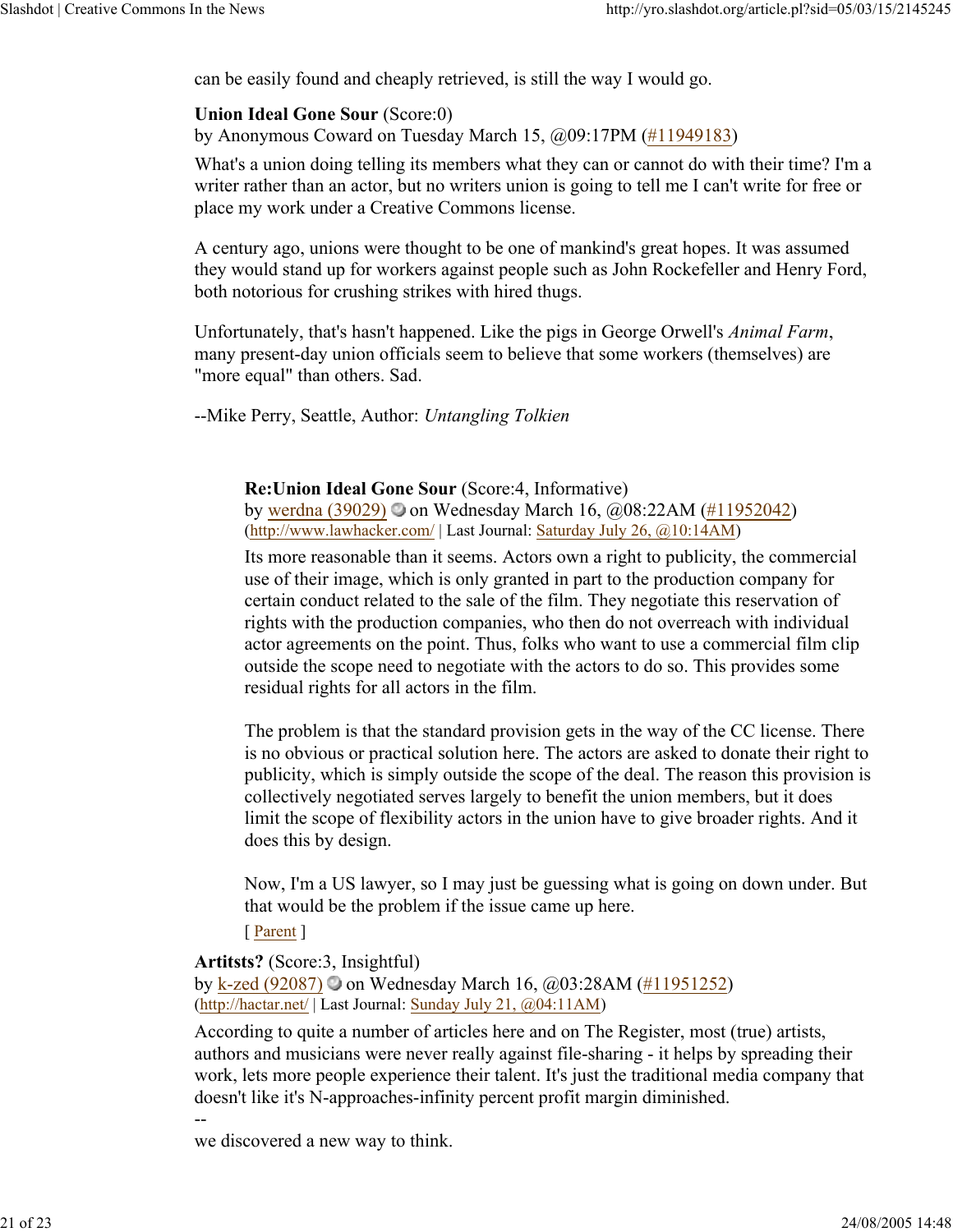## **Star Dragon under CC license** (Score:2)

by mbrother (739193)  $\odot$  <mbrotherNO@SPAMuwyo.edu> on Wednesday March 16, @04:13AM (#11951364) (http://www.mikebrotherton.com/)

My first novel is available for free download under a CC license at my website above. Sure, at some level this is a gimmick, free advertising, that I hope will help paperback sales. But it is there.

--

Professor of Astronomy, Author of Star Dragon (now available for FREE d/l)

**Why this is a good thing for actors...** (Score:3, Insightful) by Teancum (67324)  $\odot$  <robert horning.netzero@net> on Wednesday March 16, @07:57AM (#11951971) (http://127.0.0.1/ | Last Journal: Saturday August 14, @12:21PM)

Please read through this before flaming away, and I'm not here trying to advocate that the MEAA is doing the right thing, but there is a point of view that has not been expressed yet here on /.

The point of a professional associations, wheither it is something like the American Medical Association (for doctors), the American Bar Association (for lawyers), or the Screen Actors Guild, is that you want to restrict exactly who is going to be a "member" of the club. Basically, this is a hold-over from the medieval trade guilds, where they viewed people practicing their "craft", if done in a free-for-all fashion could kill their entire industry. (BTW, I'm mainly familiar with these American institutions, but there are many others like this throughout the world).

One way that these organizations help to improve their "craft" or "profession" is to try and restrict membership in the form of formal certificates... often issued through a government and where possible even enforced and backed up by laws that make it illegal to practice that craft without possessing that certificate.

The purpose of this is to make a small pool of hopefully talented people where there will be enough work available to keep everybody comfortable, and raise wages for the members of the organization. Some sports player associations in the USA have done an incredibly good job at raising the salaries of its members, notably the Major League Baseball Players Association and the National Basketball Players Association.

In the case here, the MEAA is merely trying to cull out the riff raff and try to keep its members from getting involved in projects that would from their perspective lower the value of the rest of its members.

A comment was made on another message board [apc.org.au] that this would in effect keep unemployed actors from getting jobs. This is precisely what the intent is here, where they are trying to drive out in this case actors with low skill. By following the Creative Commons license it doesn't seem likely that actors participating in these projects will ever make substantial amounts of money. Indeed, the attempt here is that actors who are so desparate that they want to participate in films like this should not be in the profession anyway (from the viewpoint of the MEAA). By restricting its members they will (hopefully) be improving the income for its remaining members.